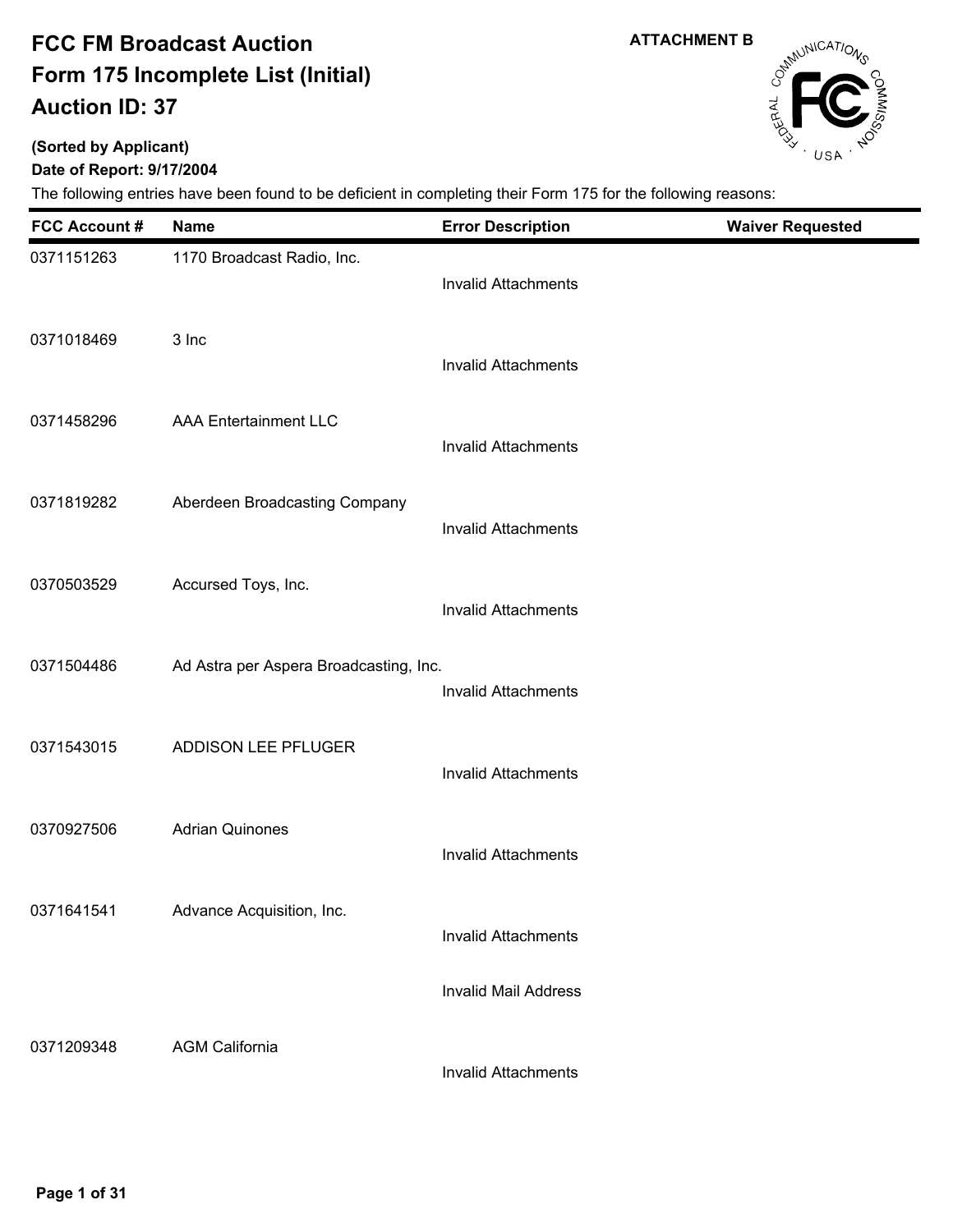**(Sorted by Applicant)**

### **Date of Report: 9/17/2004**

| <b>FCC Account #</b> | <b>Name</b>                      | <b>Error Description</b>    | <b>Waiver Requested</b> |
|----------------------|----------------------------------|-----------------------------|-------------------------|
| 0372037496           | Alexandra Commincations Inc.     | <b>Invalid Attachments</b>  |                         |
| 0371409522           | <b>Alleycat Communications</b>   | <b>Invalid Attachments</b>  |                         |
| 0370937294           | <b>ALMA Corporation</b>          | <b>Invalid Attachments</b>  |                         |
| 0371612556           | Amanda Baldwin                   | <b>Invalid Attachments</b>  |                         |
| 0371420532           | Andrew J Gajkowski               | <b>Invalid Attachments</b>  |                         |
| 0371526269           | Annunciation Radio, Inc.         | <b>Invalid Mail Address</b> |                         |
| 0371039362           | Anthony Spicola                  | <b>Invalid Attachments</b>  |                         |
| 0370146079           | Aragon Broadcasting              | <b>Invalid Attachments</b>  |                         |
| 0371547479           | Arizona Communication Sites, LLC | <b>Invalid Attachments</b>  |                         |
| 0371642277           | <b>Arthur Patrick</b>            | <b>Invalid Attachments</b>  |                         |
| 0371641177           | Augusta Inns, Inc                | <b>Invalid Attachments</b>  |                         |



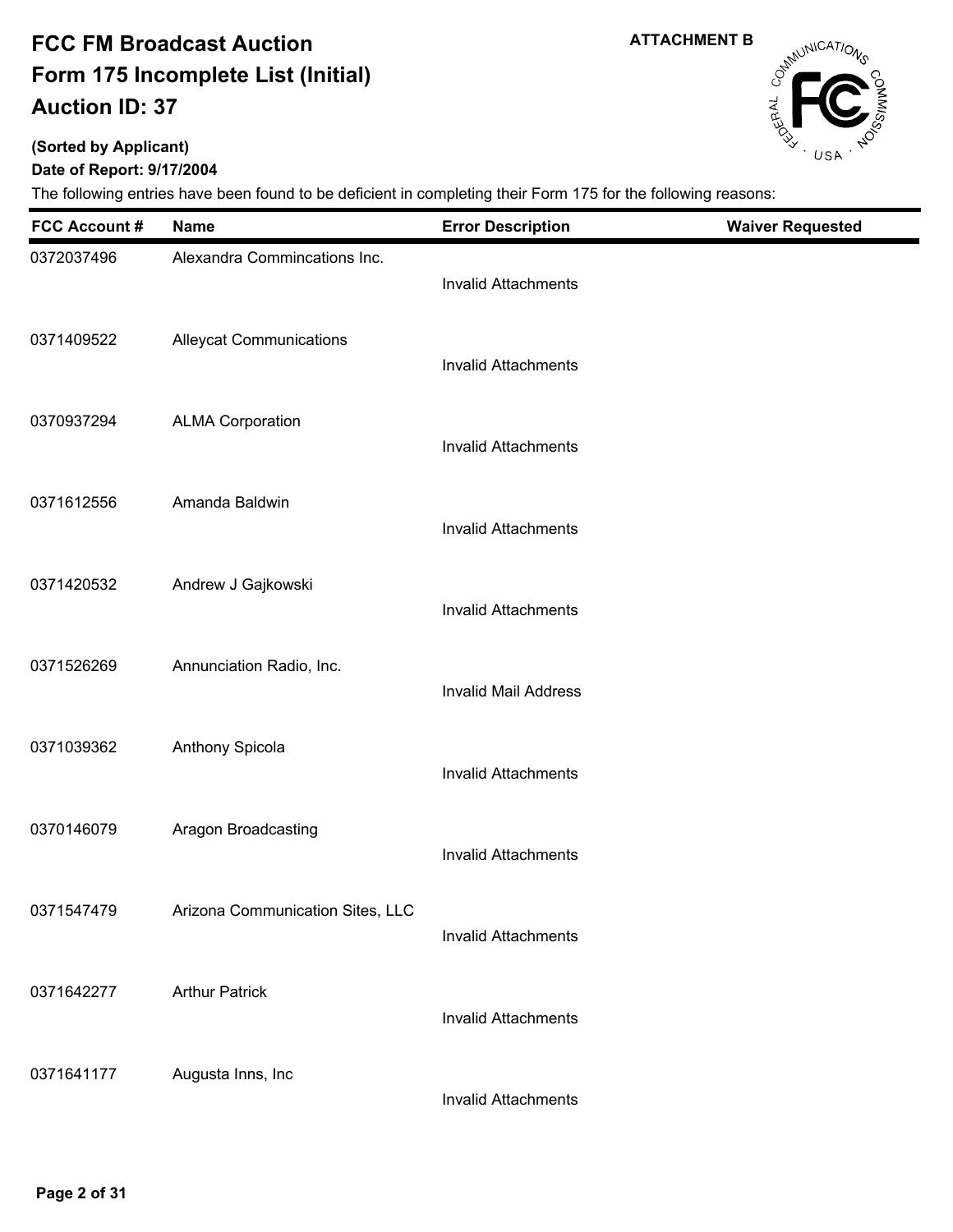**ATTACHMENT B**

# Campunications

### **(Sorted by Applicant)**

### **Date of Report: 9/17/2004**

| <b>FCC Account #</b> | <b>Name</b>                             | <b>Error Description</b>         | <b>Waiver Requested</b> |
|----------------------|-----------------------------------------|----------------------------------|-------------------------|
| 0371634051           | B.I.L., LLC                             | <b>Invalid Attachments</b>       |                         |
| 0370618099           | <b>Barkeaters Broadcasting Partners</b> | <b>Invalid Attachments</b>       |                         |
| 0371217479           | <b>Barnegat Capital</b>                 | <b>Invalid Attachments</b>       |                         |
| 0371451183           | <b>Barry Skidelsky</b>                  | <b>Invalid Attachments</b>       |                         |
| 0371445478           | Basic Communications, Inc.              | <b>Invalid Attachments</b>       |                         |
|                      |                                         | Invalid Applicant Classification |                         |
| 0372209466           | <b>Basin Broadcasting LLC</b>           | <b>Invalid Attachments</b>       |                         |
| 0371119262           | Bechtel Broadcasting, LLC               | <b>Invalid Attachments</b>       |                         |
|                      |                                         | <b>Invalid Mail Address</b>      |                         |
| 0371250473           | Benjamin P. Smith                       | <b>Invalid Mail Address</b>      |                         |
| 0371626405           | Benjamin-Dane of Delaware, LLC          | <b>Invalid Attachments</b>       |                         |
| 0372045265           | <b>Beverly Halpin</b>                   | <b>Invalid Mail Address</b>      |                         |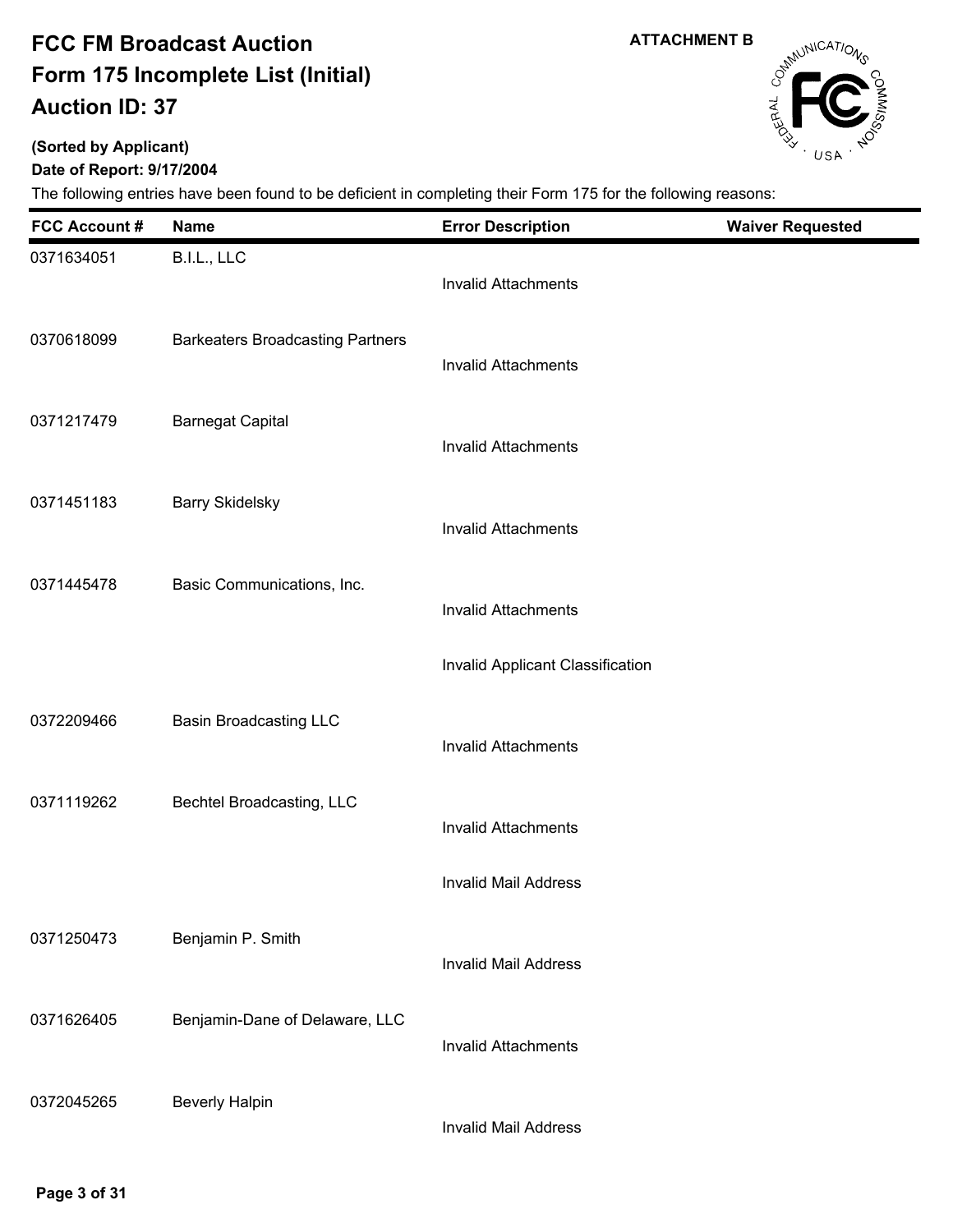## **(Sorted by Applicant)**

**Date of Report: 9/17/2004**

| <b>FCC Account #</b> | <b>Name</b>                               | <b>Error Description</b>    | <b>Waiver Requested</b> |
|----------------------|-------------------------------------------|-----------------------------|-------------------------|
| 0371714136           | Big Island Broadcasting Inc               | <b>Invalid Attachments</b>  |                         |
| 0372032476           | Big Thicket Broadcasting of Wyoming, Inc. | <b>Invalid Attachments</b>  |                         |
|                      |                                           | <b>Invalid Mail Address</b> |                         |
| 0371657081           | <b>Blue Sky FM</b>                        | <b>Invalid Mail Address</b> |                         |
| 0371645136           | Brenda L. Hodge-Johnson                   | <b>Invalid Attachments</b>  |                         |
| 0371922512           | <b>Bruton Communications LLC</b>          | <b>Invalid Attachments</b>  |                         |
| 0371149311           | <b>Bryan King</b>                         | <b>Invalid Attachments</b>  |                         |
| 0371643445           | Butler Broadcasting Company, LLC          | <b>Invalid Attachments</b>  |                         |
| 0372340288           | C.R. COMMUNICATIONS, INC.                 | <b>Invalid Attachments</b>  |                         |
| 0371447505           | Calvary Chapel of Olympia                 | <b>Invalid Attachments</b>  |                         |
| 0371849587           | Cameron Broadcasting, Inc.                | <b>Invalid Attachments</b>  |                         |



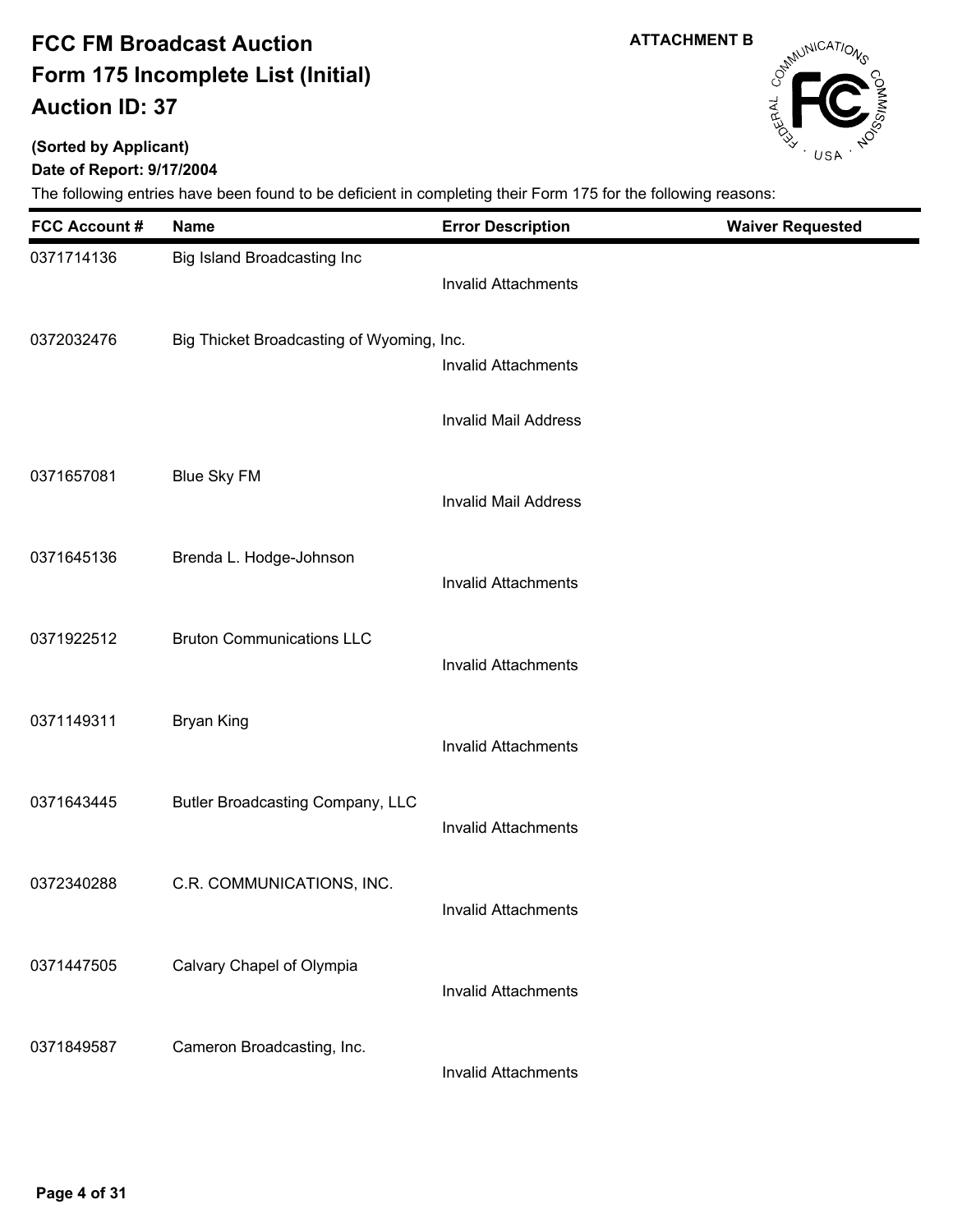**(Sorted by Applicant)**

### **Date of Report: 9/17/2004**

| <b>FCC Account #</b> | <b>Name</b>                            | <b>Error Description</b>    | <b>Waiver Requested</b> |
|----------------------|----------------------------------------|-----------------------------|-------------------------|
| 0371721501           | <b>Camino Real Communications LLC</b>  | <b>Invalid Attachments</b>  |                         |
| 0371714251           | Capstar TX Limited Partnership         | <b>Invalid Attachments</b>  |                         |
| 0371544192           | Carl Frye                              | <b>Invalid Attachments</b>  |                         |
| 0370940074           | Carlos Pizano                          | <b>Invalid Attachments</b>  |                         |
| 0371209522           | Cathedral Communication, LLC           | <b>Invalid Attachments</b>  |                         |
| 0371302502           | Catholic Media Institute               | <b>Invalid Mail Address</b> |                         |
| 0371746314           | CCM, Inc.                              | <b>Invalid Mail Address</b> |                         |
| 0371558315           | CD&L, Ilc                              | <b>Invalid Attachments</b>  |                         |
| 0371909384           | Choice Phone LLC                       | <b>Invalid Mail Address</b> |                         |
| 0371727081           | Christensen Broadcast Group, Inc.      | <b>Invalid Mail Address</b> |                         |
| 0371605119           | Christian Television Corporation, Inc. | <b>Invalid Attachments</b>  |                         |



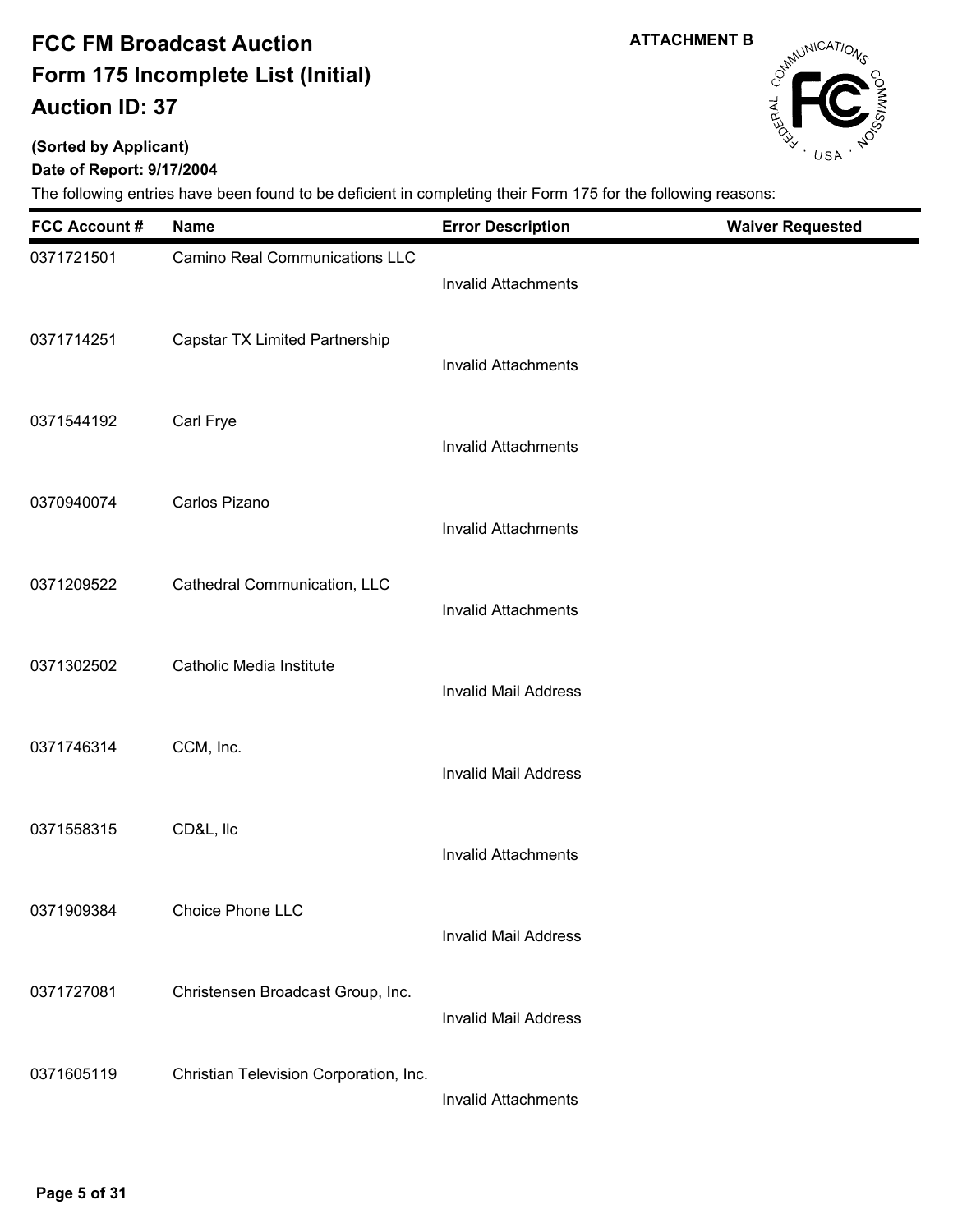**ATTACHMENT B**

# Campunications

## **(Sorted by Applicant)**

**Date of Report: 9/17/2004**

| <b>FCC Account #</b> | Name                                   | <b>Error Description</b>    | <b>Waiver Requested</b> |
|----------------------|----------------------------------------|-----------------------------|-------------------------|
| 0372112081           | Christina Bourdeaux                    | <b>Invalid Mail Address</b> |                         |
| 0371640458           | <b>Christopher Miller</b>              | <b>Invalid Attachments</b>  |                         |
| 0371749081           | Cimarron Communications Co., LLC       | <b>Invalid Attachments</b>  |                         |
| 0371706379           | Citicasters, L.P.                      | <b>Invalid Attachments</b>  |                         |
| 0371202338           | Clyde Scott                            | <b>Invalid Attachments</b>  |                         |
| 0371638113           | Cochise Broadcasting, LLC              | <b>Invalid Attachments</b>  |                         |
| 0371203399           | Commonwealth Broadcasting Corporation  | <b>Invalid Attachments</b>  |                         |
|                      |                                        | <b>Invalid Mail Address</b> |                         |
| 0371715276           | Communications Capital Company 2004, I | Invalid Attachments         |                         |
| 0371621254           | <b>Community Broadcasting Company</b>  | <b>Invalid Attachments</b>  |                         |
| 0371934125           | COTTON BROADCASTING                    | Invalid Attachments         |                         |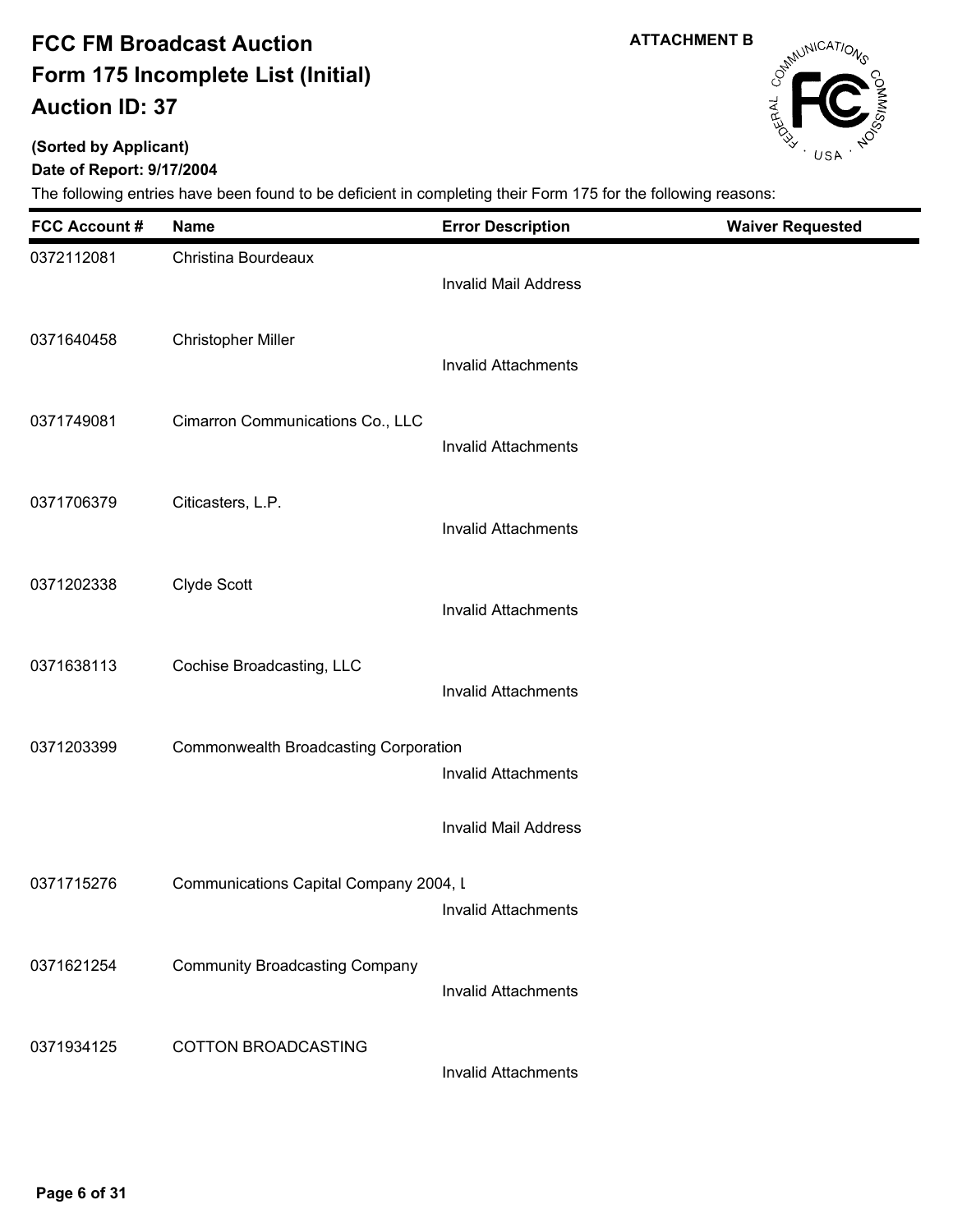**ATTACHMENT B**

# Campunications

### **(Sorted by Applicant)**

**Date of Report: 9/17/2004**

| <b>FCC Account #</b> | <b>Name</b>                           | <b>Error Description</b>    | <b>Waiver Requested</b> |
|----------------------|---------------------------------------|-----------------------------|-------------------------|
| 0372247148           | <b>Covenant Network</b>               | <b>Invalid Attachments</b>  |                         |
|                      |                                       | <b>Invalid Mail Address</b> |                         |
| 0371405186           | CRB Media, Inc.                       | <b>Invalid Attachments</b>  |                         |
| 0371502338           | <b>CTC Media Group</b>                | <b>Invalid Attachments</b>  |                         |
| 0371712501           | <b>Dalhart Radio</b>                  | <b>Invalid Attachments</b>  |                         |
| 0371049195           | Dan Gaffney                           | <b>Invalid Attachments</b>  |                         |
| 0372251166           | Daniel B. Spears                      | <b>Invalid Attachments</b>  |                         |
| 0372201171           | david spady                           | <b>Invalid Attachments</b>  |                         |
| 0371723108           | Dday                                  | <b>Invalid Attachments</b>  |                         |
| 0371707588           | Delta Media Corporation               | <b>Invalid Attachments</b>  |                         |
| 0371721418           | Denver Educational Broadcasting, Inc. | <b>Invalid Attachments</b>  |                         |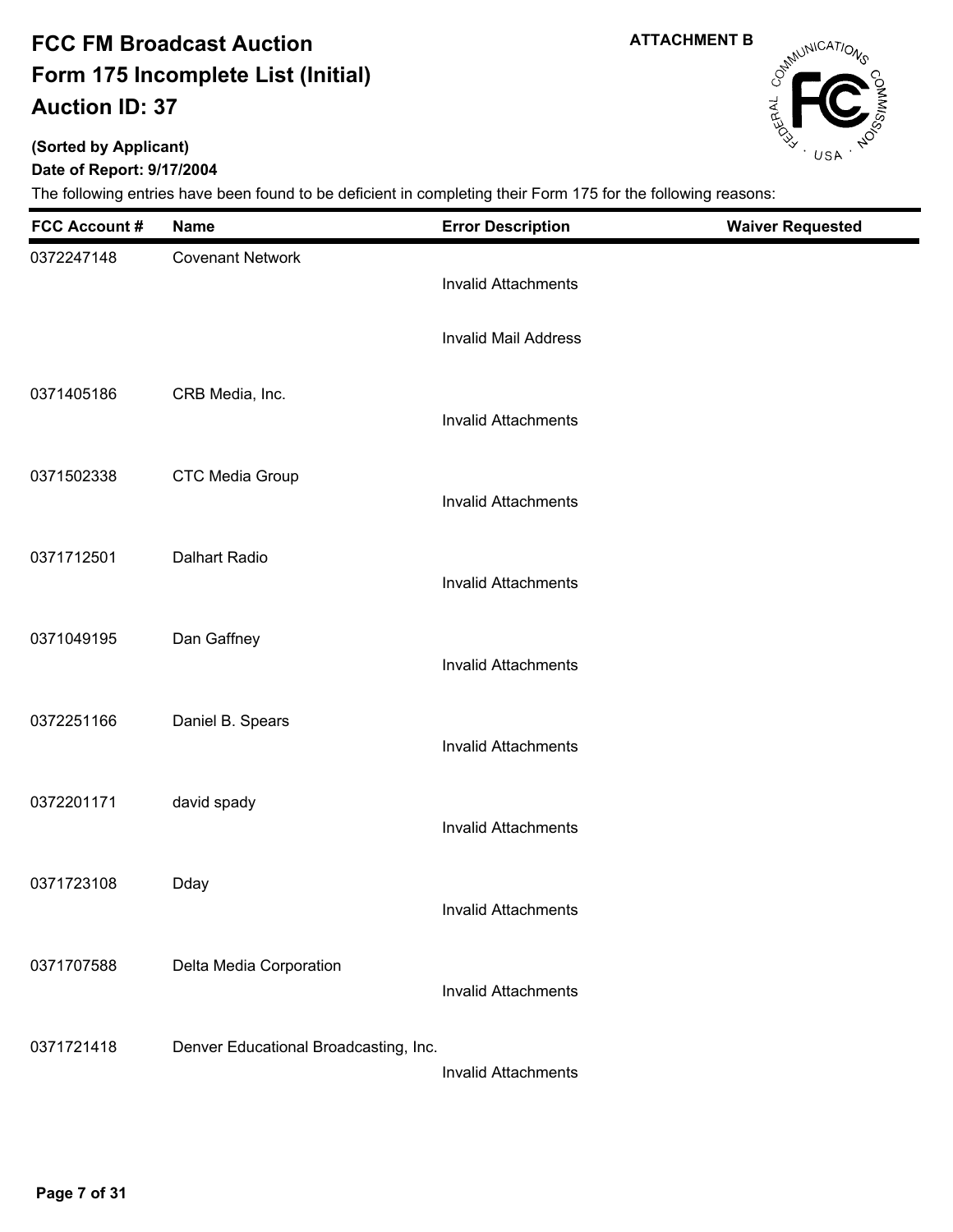**(Sorted by Applicant)**

### **Date of Report: 9/17/2004**

The following entries have been found to be deficient in completing their Form 175 for the following reasons:

| <b>FCC Account#</b> | <b>Name</b>                           | <b>Error Description</b>   | <b>Waiver Requested</b> |
|---------------------|---------------------------------------|----------------------------|-------------------------|
| 0371402291          | Desert-Mountain Institute, Inc.       | <b>Invalid Attachments</b> |                         |
| 0370849112          | Dev Viswanath                         | <b>Invalid Attachments</b> |                         |
| 0370918027          | Diana H. Hogg                         | <b>Invalid Attachments</b> |                         |
| 0371224134          | Diane B. Rhodes                       | <b>Invalid Attachments</b> |                         |
| 0371139471          | Don Tlapek                            | <b>Invalid Attachments</b> |                         |
| 0372012242          | Donnie S. Cox                         | <b>Invalid Attachments</b> |                         |
| 0371235025          | Doug F Ward                           | <b>Invalid Attachments</b> |                         |
| 0371602341          | Douglas Broadcasting, Inc.            | <b>Invalid Attachments</b> |                         |
|                     |                                       | Invalid Mail Address       |                         |
| 0371614035          | Duquesne University of the Holy Ghost | <b>Invalid Attachments</b> |                         |
| 0372337243          | Dynamic Broadcasting Inc              | Invalid Attachments        |                         |

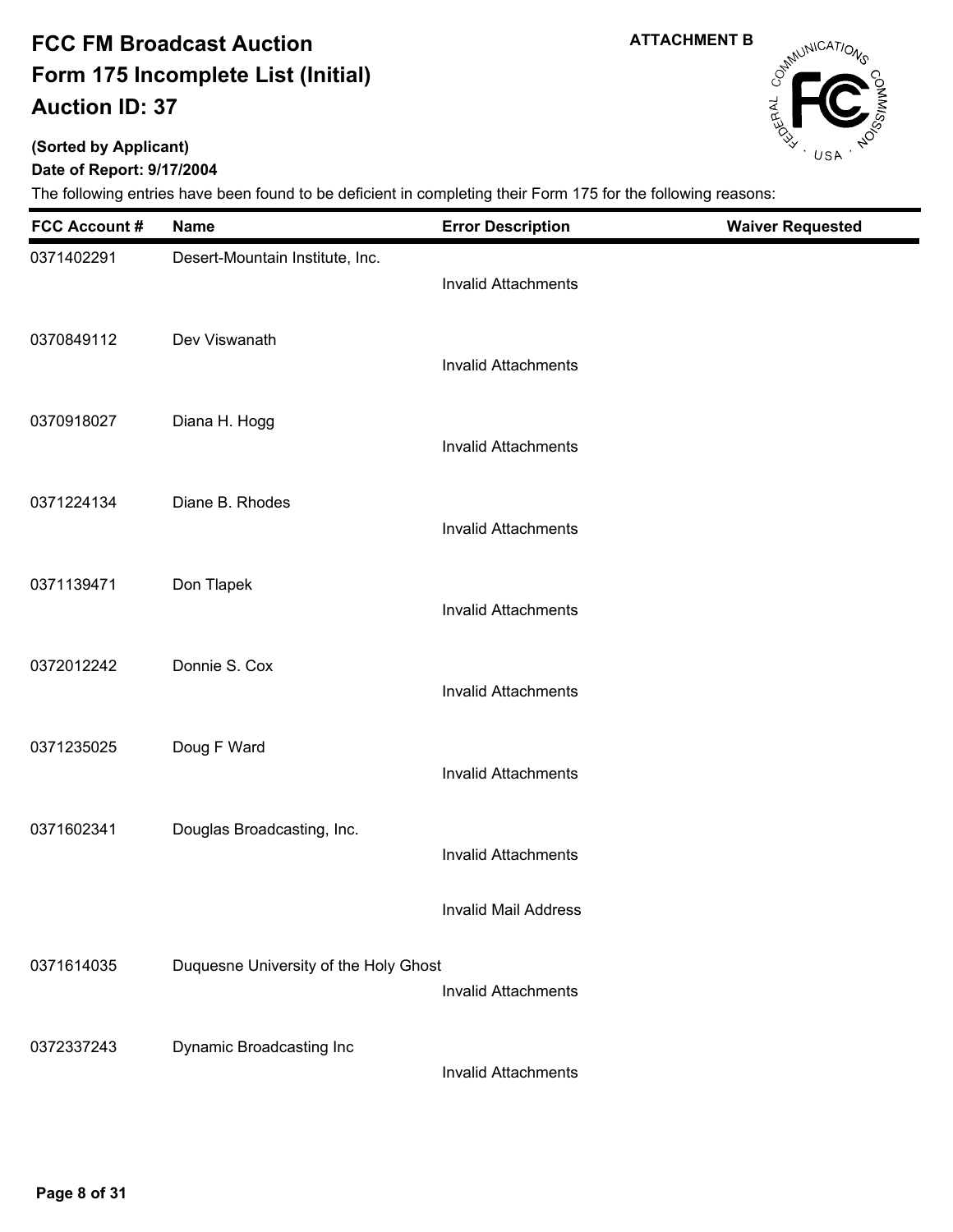# **(Sorted by Applicant)**

**Date of Report: 9/17/2004**

| <b>FCC Account #</b> | <b>Name</b>                              | <b>Error Description</b>    | <b>Waiver Requested</b> |
|----------------------|------------------------------------------|-----------------------------|-------------------------|
| 0371434547           | Eagle Communications, Inc.               | <b>Invalid Attachments</b>  |                         |
| 0371110053           | Edward I. St. Pe'                        | <b>Invalid Attachments</b>  |                         |
| 0370803082           | Ellen C. Williams                        | <b>Invalid Attachments</b>  |                         |
| 0371719176           | Encore Broadcasting, LLC                 | <b>Invalid Attachments</b>  |                         |
| 0371555514           | <b>Equinox Broadcasting Corporation</b>  | <b>Invalid Attachments</b>  |                         |
| 0371144142           | <b>ESquared Communications, LLC</b>      | <b>Invalid Attachments</b>  |                         |
| 0371808552           | F.T.G. Broadcasting, Inc.                | <b>Invalid Attachments</b>  |                         |
|                      |                                          | <b>Invalid Mail Address</b> |                         |
| 0371628578           | Family Life Ministries, Inc.             | Invalid Attachments         |                         |
| 0372132492           | Family Voice Communications, LLC         | <b>Invalid Attachments</b>  |                         |
| 0371349118           | Farmworker Educational Radio Network, In | <b>Invalid Attachments</b>  |                         |



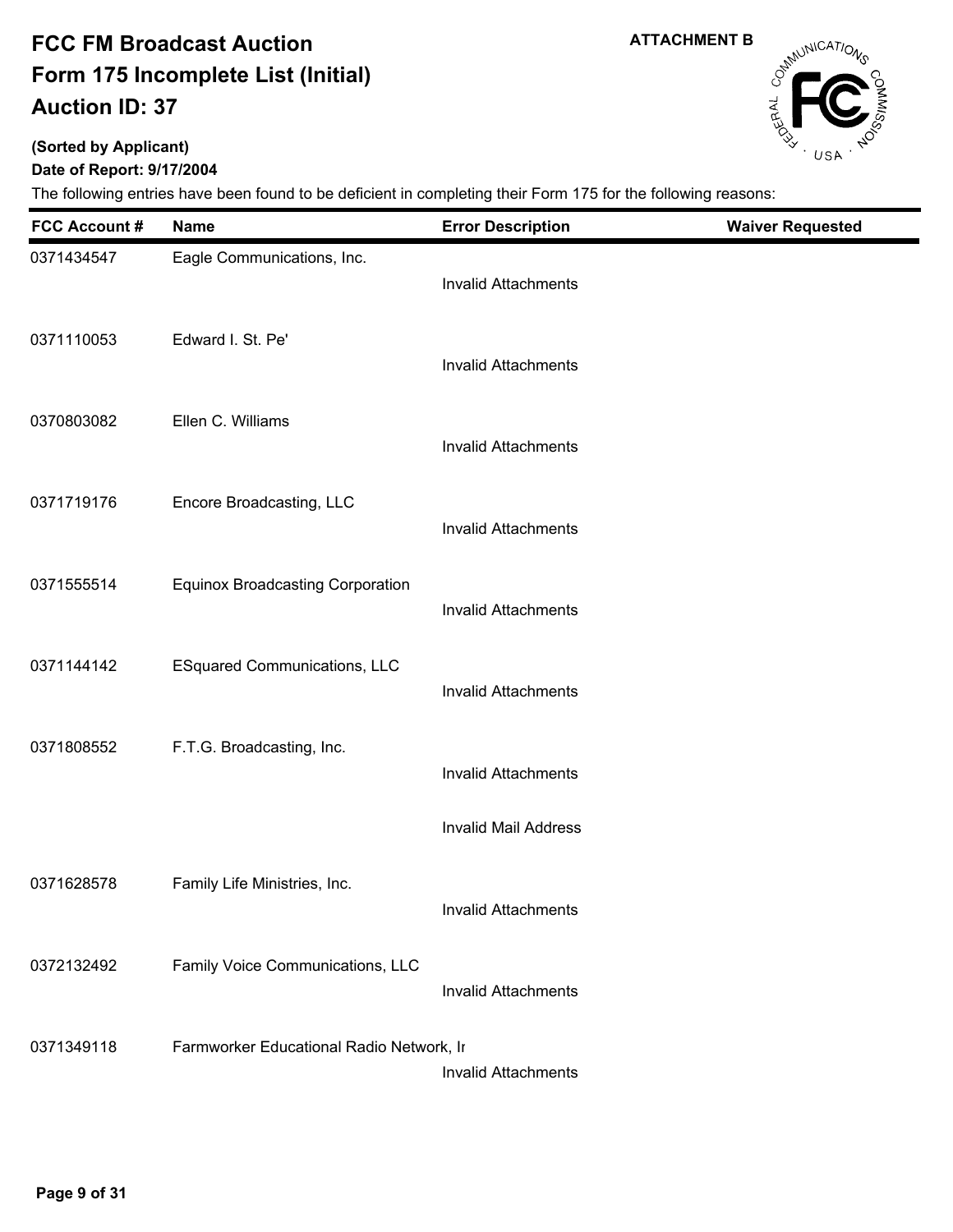**ATTACHMENT B**

# Campunications

### **(Sorted by Applicant)**

### **Date of Report: 9/17/2004**

| <b>FCC Account #</b> | <b>Name</b>                                 | <b>Error Description</b>   | <b>Waiver Requested</b> |
|----------------------|---------------------------------------------|----------------------------|-------------------------|
| 0371303018           | FENTY L. FUSS                               | <b>Invalid Attachments</b> |                         |
| 0371724193           | <b>Fields Pond Group</b>                    | <b>Invalid Attachments</b> |                         |
| 0371750571           | Fireside Media                              | <b>Invalid Attachments</b> |                         |
| 0371656253           | Four Corners Broadcasting LLC               | <b>Invalid Attachments</b> |                         |
| 0371436233           | Four Rivers Broadcasting, Inc.              | <b>Invalid Attachments</b> |                         |
| 0371521294           | Friends of KEXP                             | <b>Invalid Attachments</b> |                         |
| 0371113068           | <b>Fuller Belendiuk Broadcasting</b>        | <b>Invalid Attachments</b> |                         |
| 0371006381           | Gannett Satellite Information Network, Inc. | <b>Invalid Attachments</b> |                         |
| 0371014219           | Gary Hess                                   | <b>Invalid Attachments</b> |                         |
| 0370912032           | Gary Katz                                   | <b>Invalid Attachments</b> |                         |
| 0371220435           | <b>Gerald R Proctor</b>                     | <b>Invalid Attachments</b> |                         |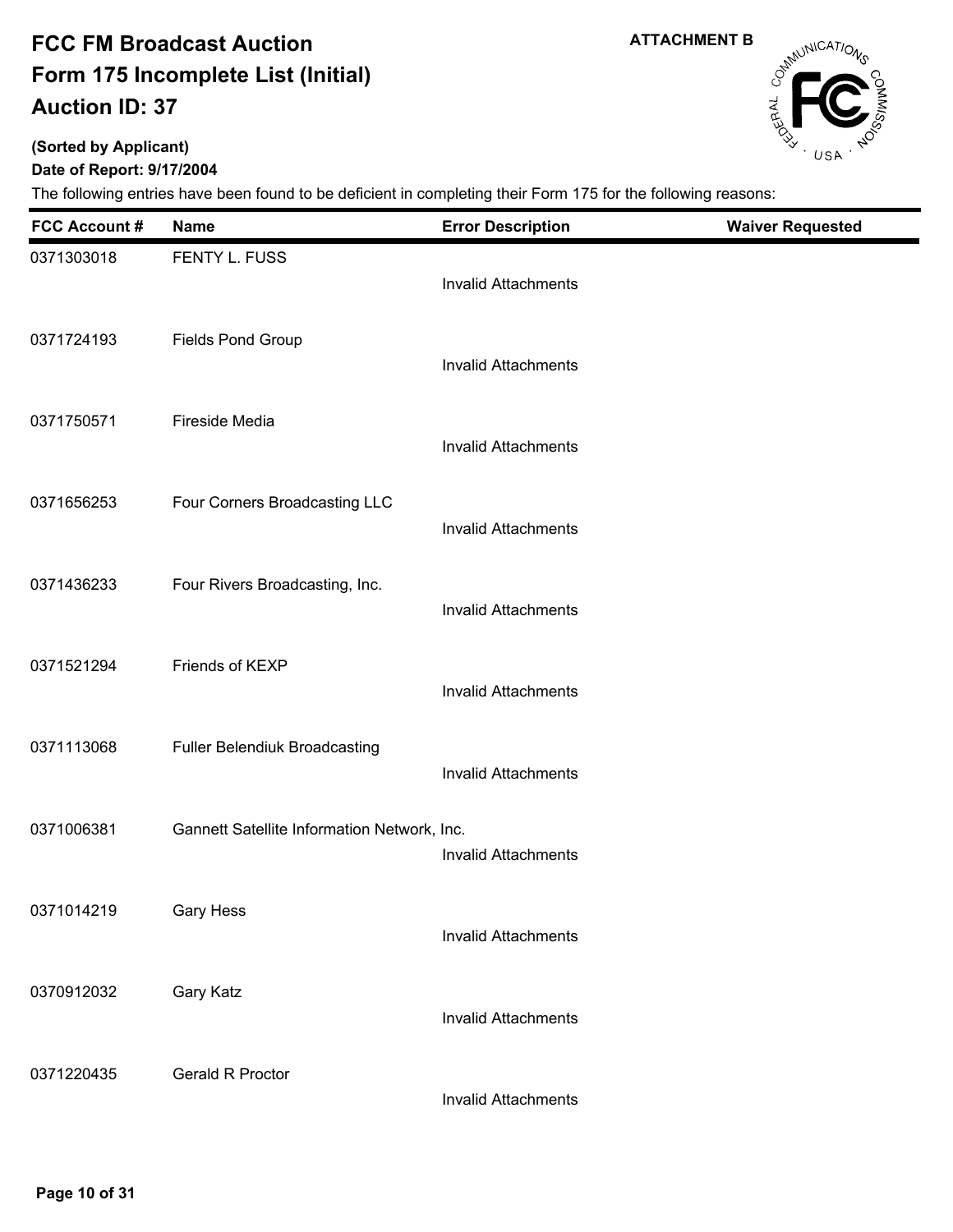**ATTACHMENT B**

# Campunications

## **(Sorted by Applicant)**

### **Date of Report: 9/17/2004**

| <b>FCC Account #</b> | <b>Name</b>                         | <b>Error Description</b>    | <b>Waiver Requested</b> |
|----------------------|-------------------------------------|-----------------------------|-------------------------|
| 0371326561           | Good News Radio, Inc.               | <b>Invalid Mail Address</b> |                         |
| 0371615467           | Graham Newspapers, Inc.             | <b>Invalid Attachments</b>  |                         |
|                      |                                     | <b>Invalid Mail Address</b> |                         |
| 0371725293           | Grand Valley Public Radio Co., Inc. | <b>Invalid Attachments</b>  |                         |
| 0371445092           | Great Plains Strategies, Inc.       | <b>Invalid Attachments</b>  |                         |
| 0370304339           | Greenlight Media, LLC               | <b>Invalid Attachments</b>  |                         |
| 0371017134           | Guardian Communications, Inc.       | <b>Invalid Attachments</b>  |                         |
| 0370855494           | Hallwood Partners Inc.              | <b>Invalid Attachments</b>  |                         |
| 0370955366           | Harold Kozlowski                    | Invalid Attachments         |                         |
| 0371638416           | Hellroaring Communications L.L.C.   | <b>Invalid Attachments</b>  |                         |
| 0372300317           | His Biz Incorporated                | <b>Invalid Attachments</b>  |                         |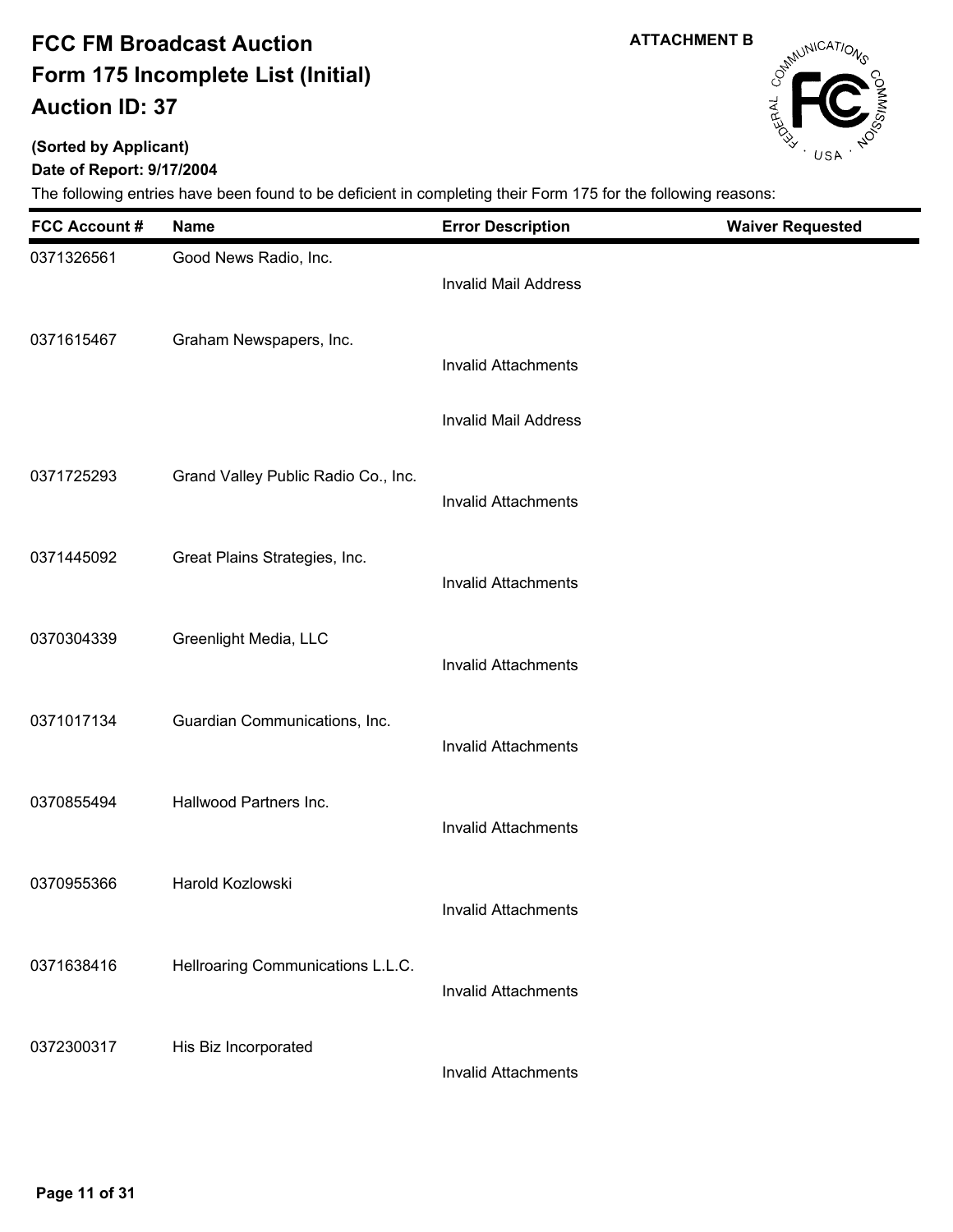**(Sorted by Applicant)**

### **Date of Report: 9/17/2004**

| <b>FCC Account #</b> | <b>Name</b>                               | <b>Error Description</b>    | <b>Waiver Requested</b> |
|----------------------|-------------------------------------------|-----------------------------|-------------------------|
| 0371746244           | Holladay Broadcasting of Louisiana, L.L.C | <b>Invalid Attachments</b>  |                         |
| 0371406102           | Hometown Broadcasting of Danville, Inc.   | <b>Invalid Attachments</b>  |                         |
| 0371521226           | Hooterville Broadcasting, Inc.            | <b>Invalid Attachments</b>  |                         |
| 0371659194           | Howard E Hale                             | <b>Invalid Attachments</b>  |                         |
| 0371517338           | Huryan Family Media, LLC                  | <b>Invalid Attachments</b>  |                         |
| 0371817011           | Icicle Broadcasting Inc.                  | <b>Invalid Attachments</b>  |                         |
| 0371704146           | Idaho Wireless Corporation                | <b>Invalid Attachments</b>  |                         |
|                      |                                           | <b>Invalid Mail Address</b> |                         |
| 0371140176           | <b>IHR Educational Broadcasting</b>       | <b>Invalid Attachments</b>  |                         |
| 0371433383           | In Vibration, Inc.                        | <b>Invalid Attachments</b>  |                         |
| 0371740371           | INTEGRITY RADIO OF FLORIDA, LLC           | <b>Invalid Attachments</b>  |                         |



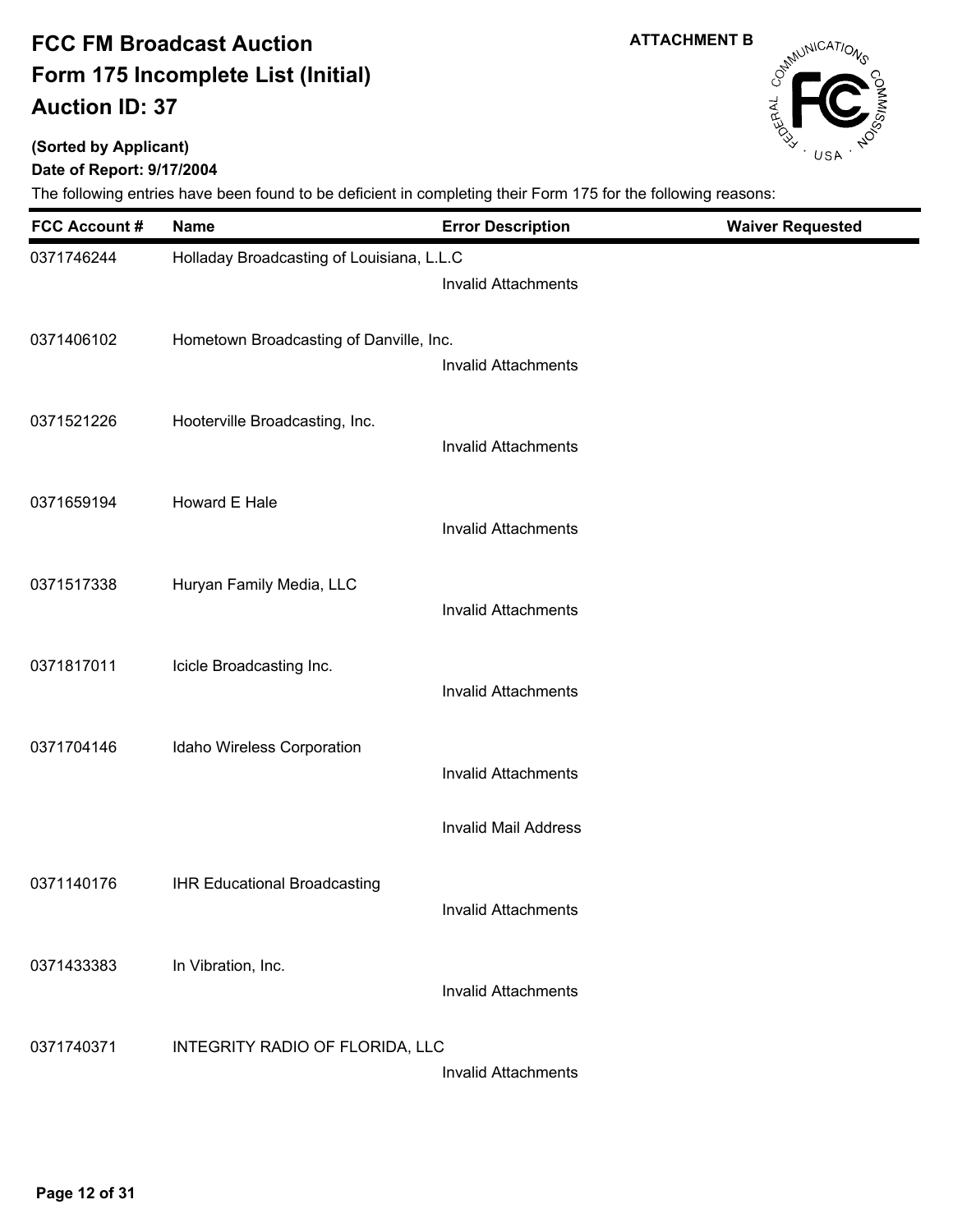**ATTACHMENT B**

# Campunications

### **(Sorted by Applicant)**

### **Date of Report: 9/17/2004**

| <b>FCC Account #</b> | <b>Name</b>              | <b>Error Description</b>    | <b>Waiver Requested</b> |
|----------------------|--------------------------|-----------------------------|-------------------------|
| 0371008321           | lorio Broadcasting, Inc. | <b>Invalid Mail Address</b> |                         |
| 0371752323           | <b>Island Media</b>      | <b>Invalid Attachments</b>  |                         |
| 0371522291           | Ivers Broadcasting, Inc. | <b>Invalid Attachments</b>  |                         |
| 0371430543           | James Vincent Johnson    | <b>Invalid Attachments</b>  |                         |
| 0371657094           | Janet Jensen             | <b>Invalid Mail Address</b> |                         |
| 0371442589           | Jeff Huffman             | <b>Invalid Attachments</b>  |                         |
|                      |                          | <b>Invalid Mail Address</b> |                         |
| 0370937389           | Jeffrey Bradley          | <b>Invalid Attachments</b>  |                         |
|                      |                          | <b>Invalid Mail Address</b> |                         |
| 0372252383           | Jeffrey M. Tillery       | <b>Invalid Attachments</b>  |                         |
| 0371316525           | Jeremy Itz               | <b>Invalid Mail Address</b> |                         |
| 0371133395           | Jeremy Lansman           | <b>Invalid Attachments</b>  |                         |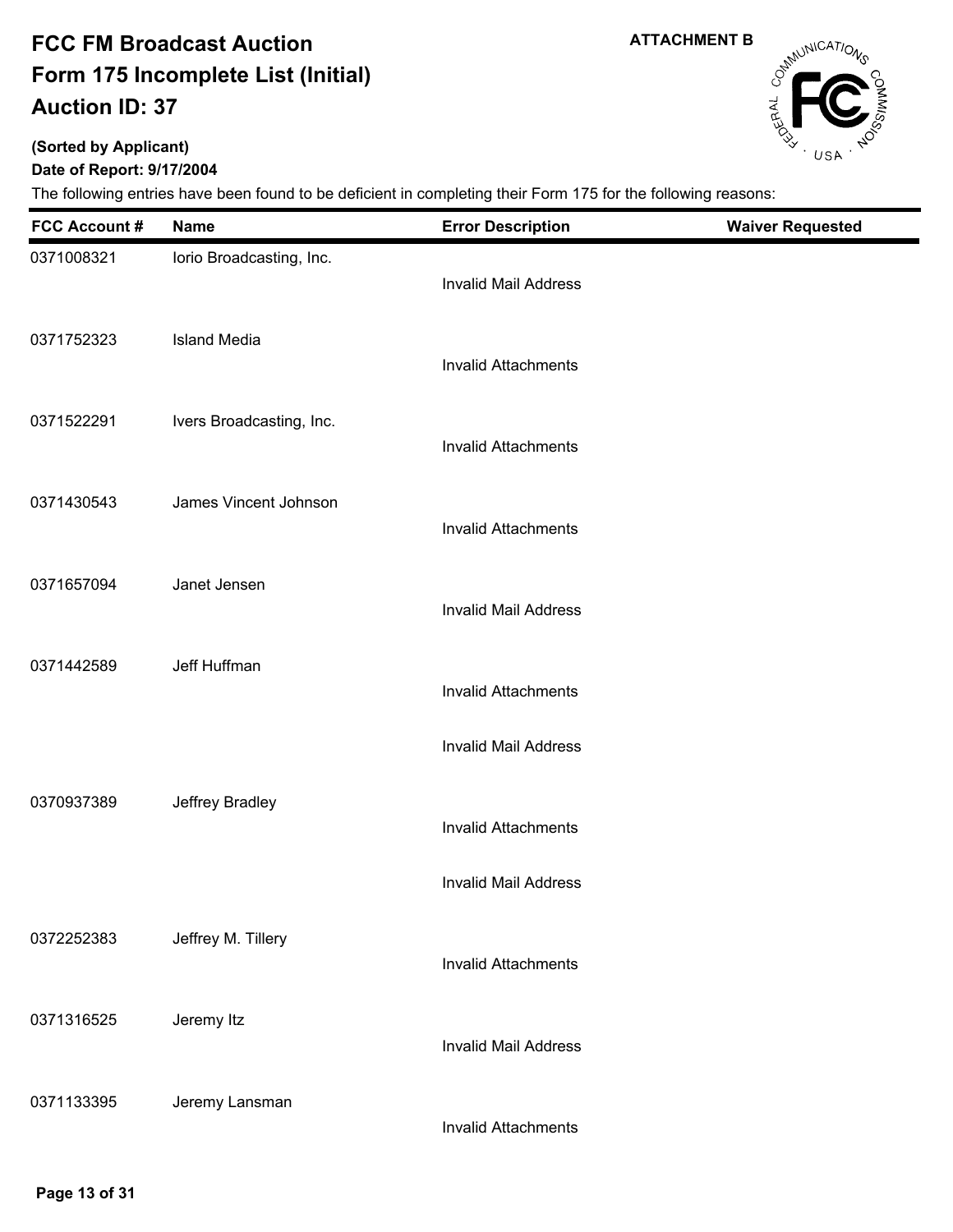**ATTACHMENT B**

# Campunications

## **(Sorted by Applicant)**

**Date of Report: 9/17/2004**

| <b>FCC Account#</b> | <b>Name</b>                       | <b>Error Description</b>    | <b>Waiver Requested</b> |
|---------------------|-----------------------------------|-----------------------------|-------------------------|
| 0371251042          | Jimmy Ray Carroll                 | <b>Invalid Mail Address</b> |                         |
| 0371239294          | Jimmy Ray Carroll/ David B. Smith | <b>Invalid Attachments</b>  |                         |
|                     |                                   | <b>Invalid Mail Address</b> |                         |
| 0371528097          | JMD, Inc.                         | <b>Invalid Attachments</b>  |                         |
|                     |                                   | <b>Invalid Mail Address</b> |                         |
| 0370011112          | Jodesha Broadcasting, Inc.        | <b>Invalid Mail Address</b> |                         |
| 0371644143          | jody p ritchie                    | <b>Invalid Attachments</b>  |                         |
| 0371357337          | JoeMyers Productions, Inc.        | <b>Invalid Attachments</b>  |                         |
| 0371835291          | John Caracciolo                   | <b>Invalid Attachments</b>  |                         |
| 0370804409          | John Jason Bennett                | <b>Invalid Attachments</b>  |                         |
|                     |                                   | <b>Invalid Mail Address</b> |                         |
| 0371712004          | John Squyres                      | <b>Invalid Mail Address</b> |                         |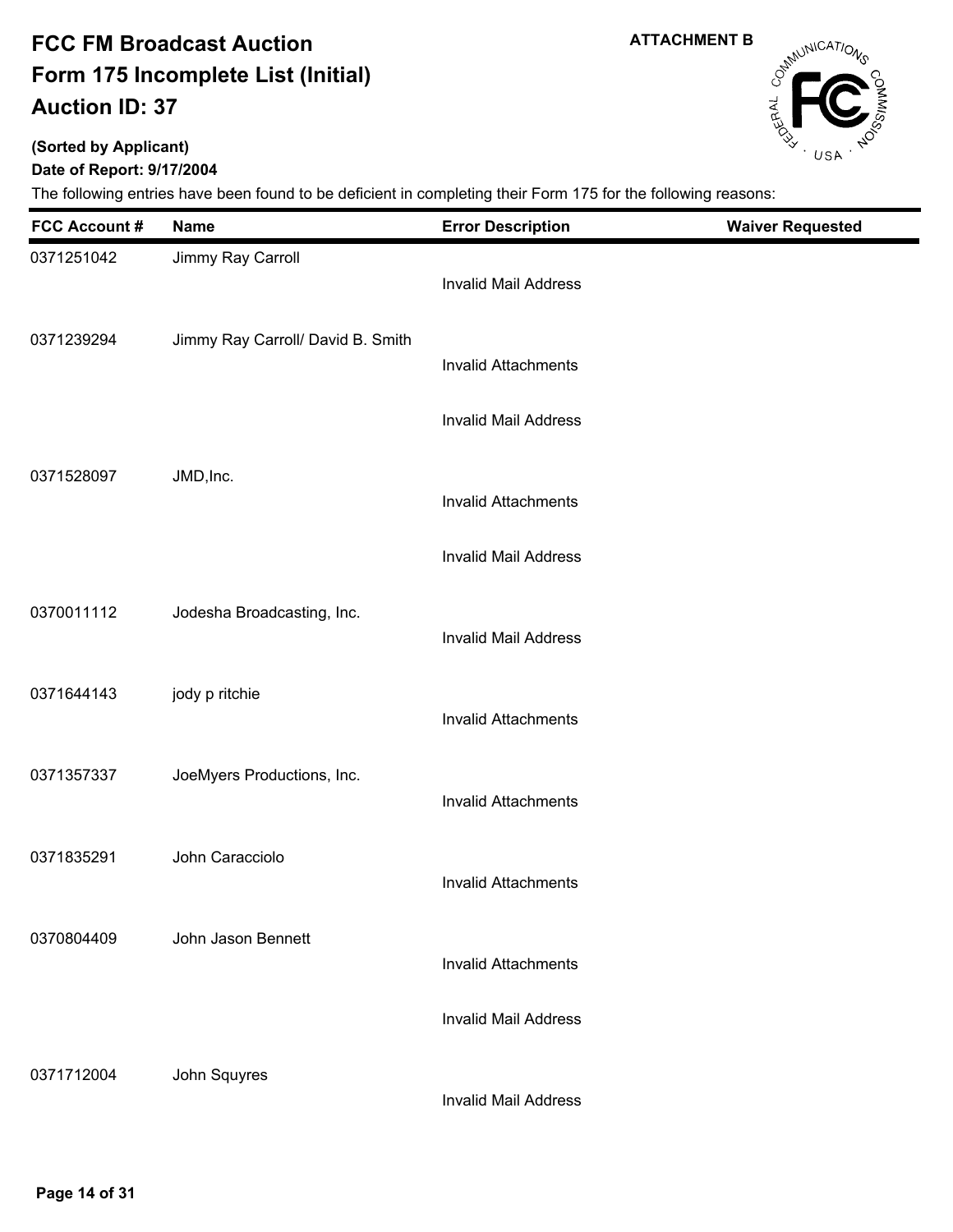**ATTACHMENT B**

# Campunications

## **(Sorted by Applicant)**

### **Date of Report: 9/17/2004**

| <b>FCC Account#</b> | <b>Name</b>                        | <b>Error Description</b>    | <b>Waiver Requested</b> |
|---------------------|------------------------------------|-----------------------------|-------------------------|
| 0371113307          | Jolly Roger Radio, Inc.            | <b>Invalid Attachments</b>  |                         |
| 0371556177          | Kansas City Catholic Network, Inc. | <b>Invalid Mail Address</b> |                         |
| 0371453441          | KASA FAMILY LIMITED PARTNERSHIP    | <b>Invalid Attachments</b>  |                         |
| 0371723117          | Kasscom, Inc.                      | <b>Invalid Attachments</b>  |                         |
| 0371649512          | Kawika Johson                      | <b>Invalid Attachments</b>  |                         |
| 0371058247          | <b>Keily Miller</b>                | <b>Invalid Attachments</b>  |                         |
| 0371552129          | Kelly Research, Inc.               | <b>Invalid Attachments</b>  |                         |
| 0371923421          | Ken Swinehart                      | <b>Invalid Attachments</b>  |                         |
| 0371249533          | Kenneth Powell                     | <b>Invalid Attachments</b>  |                         |
| 0371741323          | kent smith                         | <b>Invalid Attachments</b>  |                         |
| 0371755464          | Kevin M. Fitzgerald                | <b>Invalid Mail Address</b> |                         |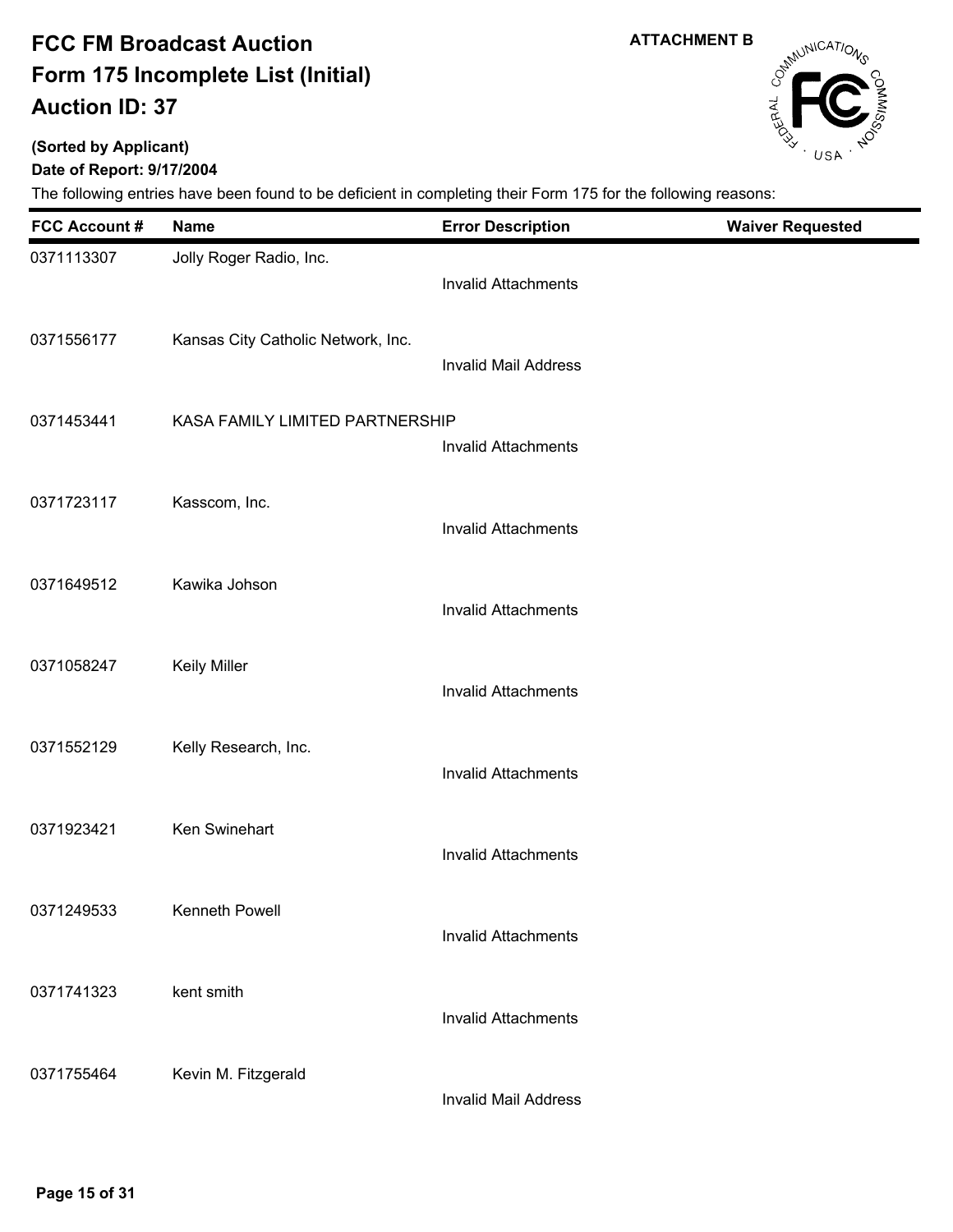**ATTACHMENT B**

# Campunications

٠

### **(Sorted by Applicant)**

**Date of Report: 9/17/2004**

| <b>FCC Account #</b> | <b>Name</b>                       | <b>Error Description</b>    | <b>Waiver Requested</b> |
|----------------------|-----------------------------------|-----------------------------|-------------------------|
| 0371212524           | Kiertron, Inc.                    | <b>Invalid Mail Address</b> |                         |
| 0371732204           | KIXC-FM, L.L.C.                   | <b>Invalid Attachments</b>  |                         |
| 0371215394           | KLZ Radio, Inc.                   | <b>Invalid Attachments</b>  |                         |
|                      |                                   | <b>Invalid Mail Address</b> |                         |
| 0371358532           | KOFI, Inc.                        | <b>Invalid Mail Address</b> |                         |
| 0370855069           | Kudzu Communications, Inc.        | <b>Invalid Mail Address</b> |                         |
| 0371108274           | <b>KXLQ Insight Sports LLC</b>    | <b>Invalid Attachments</b>  |                         |
| 0371412563           | L. Topaz Enterprises, Inc.        | <b>Invalid Attachments</b>  |                         |
| 0371807561           | La Promesa Foundation             | <b>Invalid Mail Address</b> |                         |
| 0371231118           | LaGrange Broadcasting Corporation | <b>Invalid Attachments</b>  |                         |
| 0371057155           | Lake Michigan Broadcasting, Inc   | <b>Invalid Attachments</b>  |                         |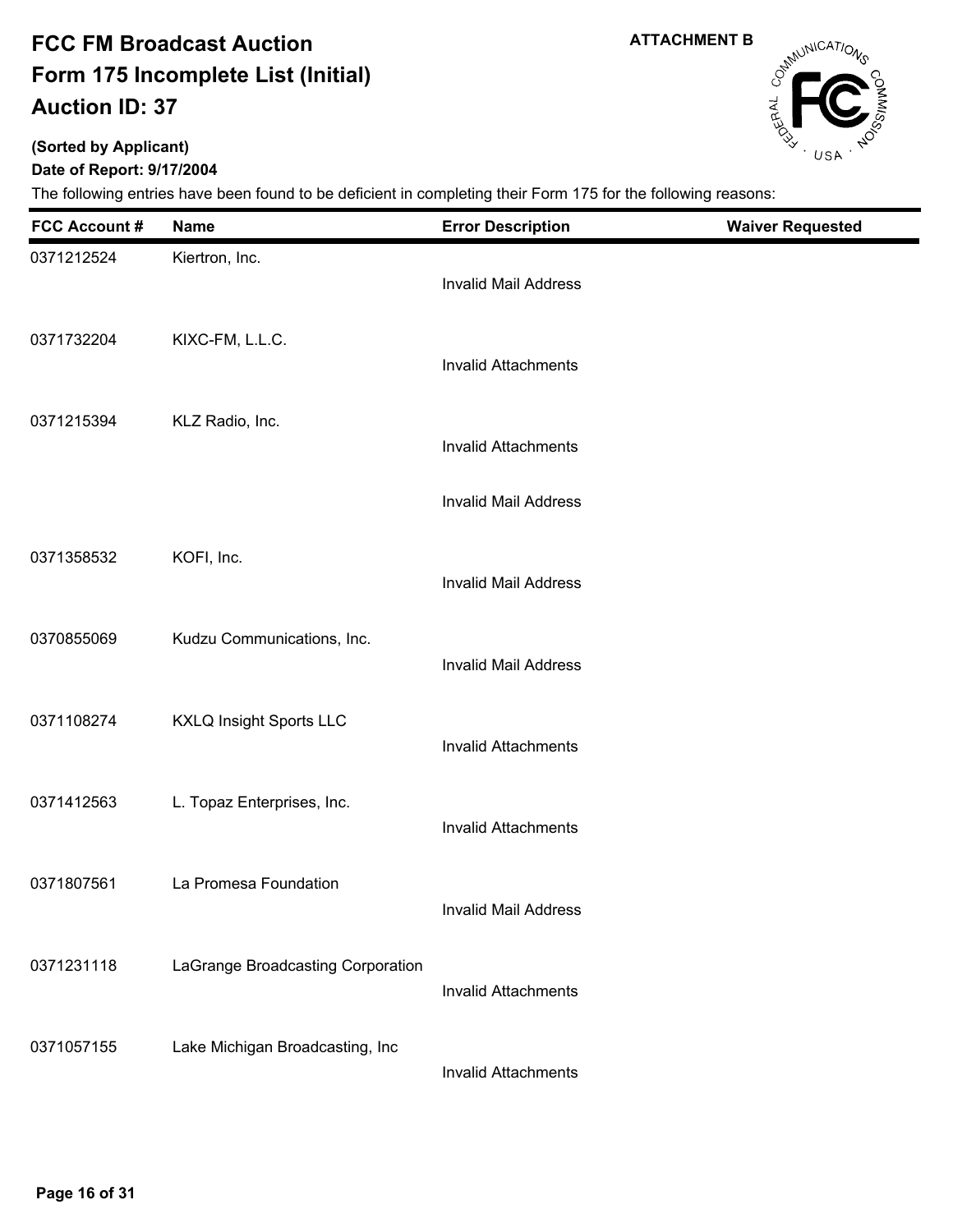**(Sorted by Applicant)**

### **Date of Report: 9/17/2004**

The following entries have been found to be deficient in completing their Form 175 for the following reasons:

| <b>FCC Account #</b> | <b>Name</b>                       | <b>Error Description</b>    | <b>Waiver Requested</b> |
|----------------------|-----------------------------------|-----------------------------|-------------------------|
| 0371450486           | LANCE BROADCASTING LLC            | <b>Invalid Attachments</b>  |                         |
| 0371838599           | Larry Dean                        | <b>Invalid Attachments</b>  |                         |
| 0371447506           | Larry R. Scott                    | <b>Invalid Attachments</b>  |                         |
| 0371427322           | Leslie C Klein                    | <b>Invalid Attachments</b>  |                         |
|                      |                                   | <b>Invalid Mail Address</b> |                         |
| 0370900413           | Lexington Park Broadcasters, Inc. | <b>Invalid Attachments</b>  |                         |
| 0370012566           | Lina Jones                        | <b>Invalid Attachments</b>  |                         |
| 0370624413           | Living Proof, Inc.                | <b>Invalid Attachments</b>  |                         |
| 0371204352           | LKCM Radio Group, LP              | Invalid Attachments         |                         |
| 0371153281           | Lobo Solitario Media Association  | <b>Invalid Mail Address</b> |                         |
| 0372108132           | Lois A. Mandel                    | <b>Invalid Attachments</b>  |                         |

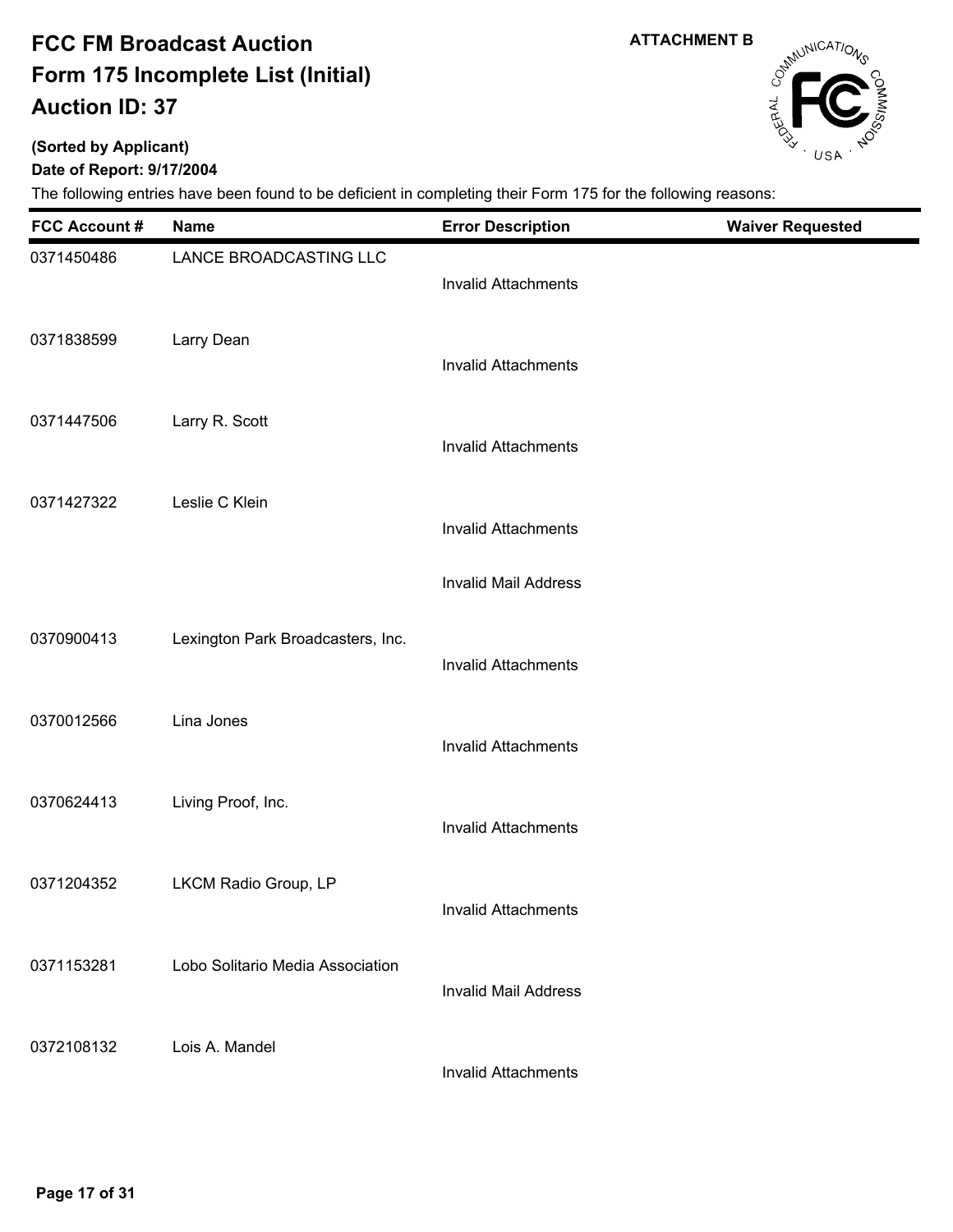**ATTACHMENT B**

# Campunications

### **(Sorted by Applicant)**

### **Date of Report: 9/17/2004**

| <b>FCC Account #</b> | <b>Name</b>                | <b>Error Description</b>    | <b>Waiver Requested</b> |
|----------------------|----------------------------|-----------------------------|-------------------------|
| 0371655326           | Louis Vitali               | <b>Invalid Attachments</b>  |                         |
|                      |                            | <b>Invalid Mail Address</b> |                         |
| 0371609351           | Lovcom, Inc.               | <b>Invalid Attachments</b>  |                         |
|                      |                            | <b>Invalid Mail Address</b> |                         |
| 0371957258           | M. Kent Frandsen           | <b>Invalid Mail Address</b> |                         |
| 0371411454           | Mario Meza                 | <b>Invalid Attachments</b>  |                         |
| 0371624007           | <b>Mark Evans</b>          | <b>Invalid Attachments</b>  |                         |
| 0371252591           | Mark P Hedberg             | <b>Invalid Attachments</b>  |                         |
| 0370052267           | Mark T. Hogan              | <b>Invalid Attachments</b>  |                         |
| 0371132487           | Marquee Broadcasting, Inc. | <b>Invalid Attachments</b>  |                         |
| 0371314299           | Mary Ketelsen              | <b>Invalid Attachments</b>  |                         |
| 0371745506           | Matinee Radio, LLC         | <b>Invalid Attachments</b>  |                         |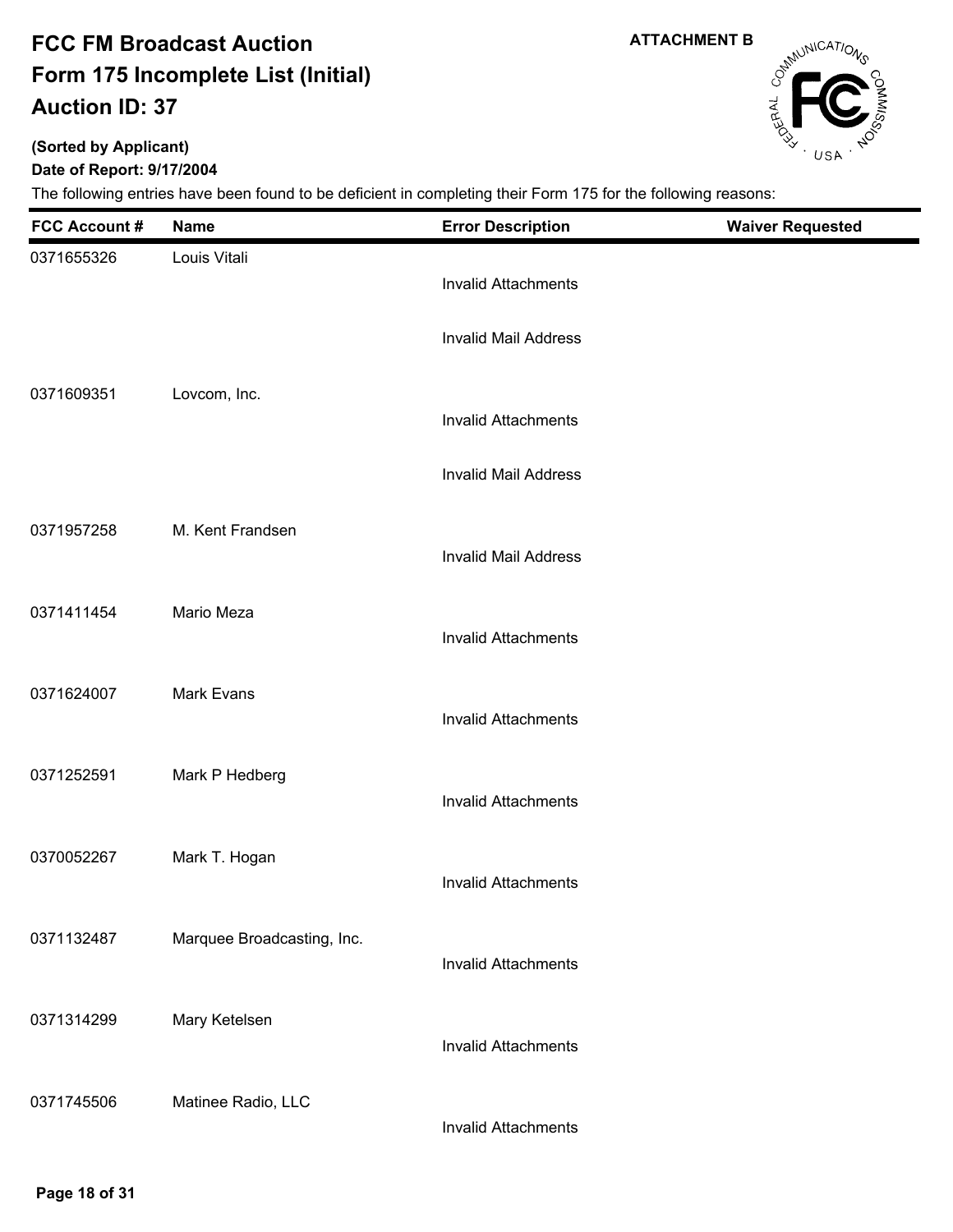**ATTACHMENT B**

# CampuniCATIONS

### **(Sorted by Applicant)**

### **Date of Report: 9/17/2004**

| <b>FCC Account #</b> | <b>Name</b>                                 | <b>Error Description</b>   | <b>Waiver Requested</b> |
|----------------------|---------------------------------------------|----------------------------|-------------------------|
| 0372232563           | Max Media                                   | <b>Invalid Attachments</b> |                         |
| 0371508243           | McCook Radio Group                          | <b>Invalid Attachments</b> |                         |
| 0371157478           | Media Logic LLC                             | <b>Invalid Attachments</b> |                         |
| 0371054189           | megastar, inc.                              | <b>Invalid Attachments</b> |                         |
| 0371729517           | Meridian Radio, LLC                         | <b>Invalid Attachments</b> |                         |
| 0371612543           | MID SOUTH COMMUINICATIONS COMP              | <b>Invalid Attachments</b> |                         |
| 0371728399           | Midland Christian Television Radio Ministry | <b>Invalid Attachments</b> |                         |
| 0371841301           | Milner Broadcasting Co.                     | <b>Invalid Attachments</b> |                         |
|                      |                                             | Invalid Mail Address       |                         |
| 0370429322           | Minas Management Nevada, Inc.               | <b>Invalid Attachments</b> |                         |
| 0371231382           | Minn-Iowa Christian Broadcasting Foundat    | <b>Invalid Attachments</b> |                         |
|                      |                                             | Invalid Mail Address       |                         |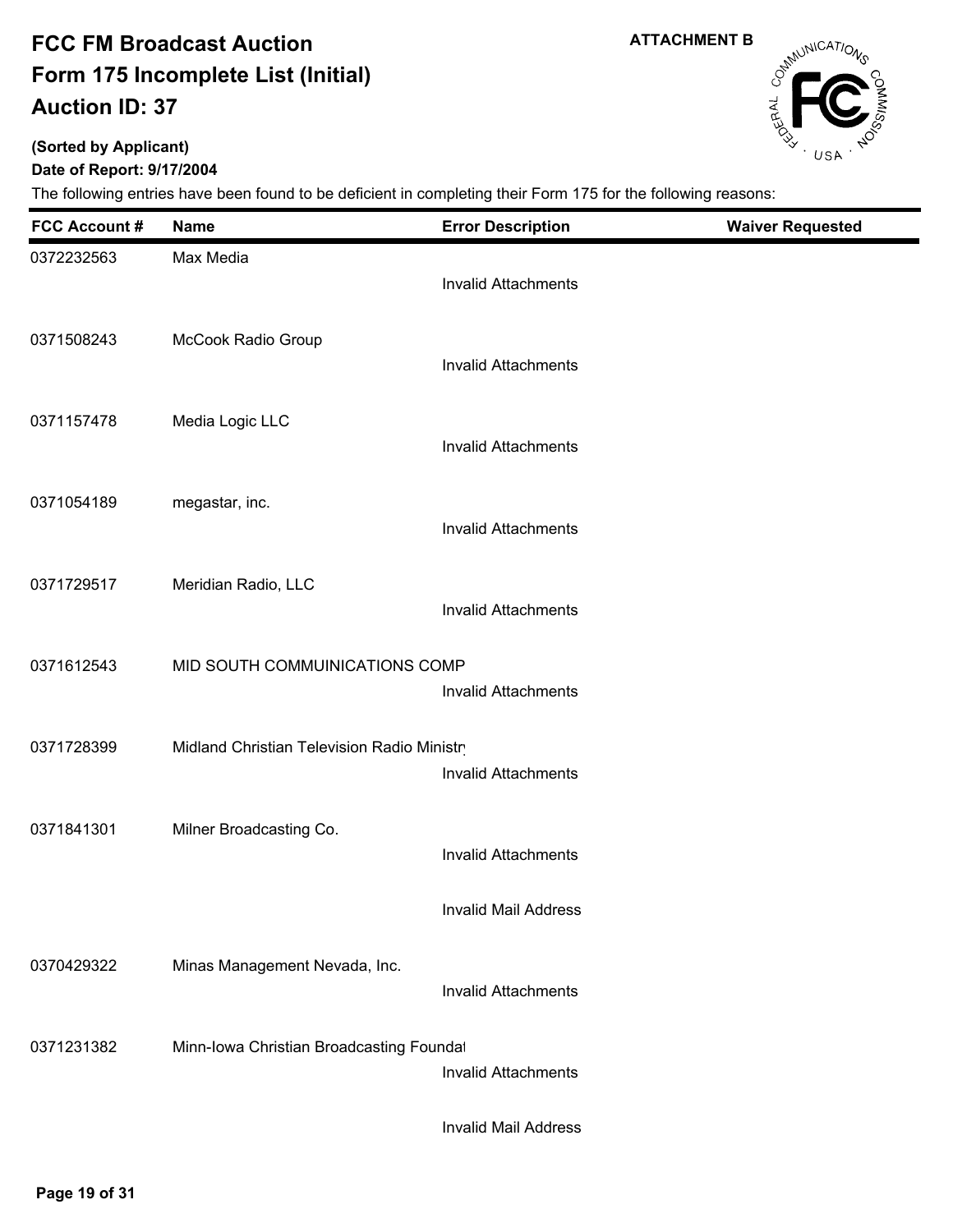**(Sorted by Applicant)**

### **Date of Report: 9/17/2004**

| <b>FCC Account #</b> | <b>Name</b>                            | <b>Error Description</b>    | <b>Waiver Requested</b> |
|----------------------|----------------------------------------|-----------------------------|-------------------------|
| 0371107288           | Minnesota Valley Broadcasting Co.      | <b>Invalid Attachments</b>  |                         |
| 0371623401           | Moon Holdings, LLC                     | <b>Invalid Attachments</b>  |                         |
| 0371328346           | Munbilla Broadcast Properties, Ltd.    | <b>Invalid Attachments</b>  |                         |
| 0371845211           | Nassawadox Broadcasting Company        | <b>Invalid Attachments</b>  |                         |
| 0371222151           | Nature Coast Broadcasting, Inc         | <b>Invalid Attachments</b>  |                         |
| 0371324425           | New Mind Broadcasting, LLC             | <b>Invalid Attachments</b>  |                         |
| 0370342472           | New Star Broadcasting LLC              | <b>Invalid Attachments</b>  |                         |
| 0372024227           | New West Broadcasting Corp.            | <b>Invalid Attachments</b>  |                         |
| 0371530288           | Ontop TV, LLC                          | <b>Invalid Attachments</b>  |                         |
| 0371629516           | Oregon Eagle, Inc.                     | <b>Invalid Mail Address</b> |                         |
| 0371225329           | Owens Valley Career Development Center | <b>Invalid Attachments</b>  |                         |



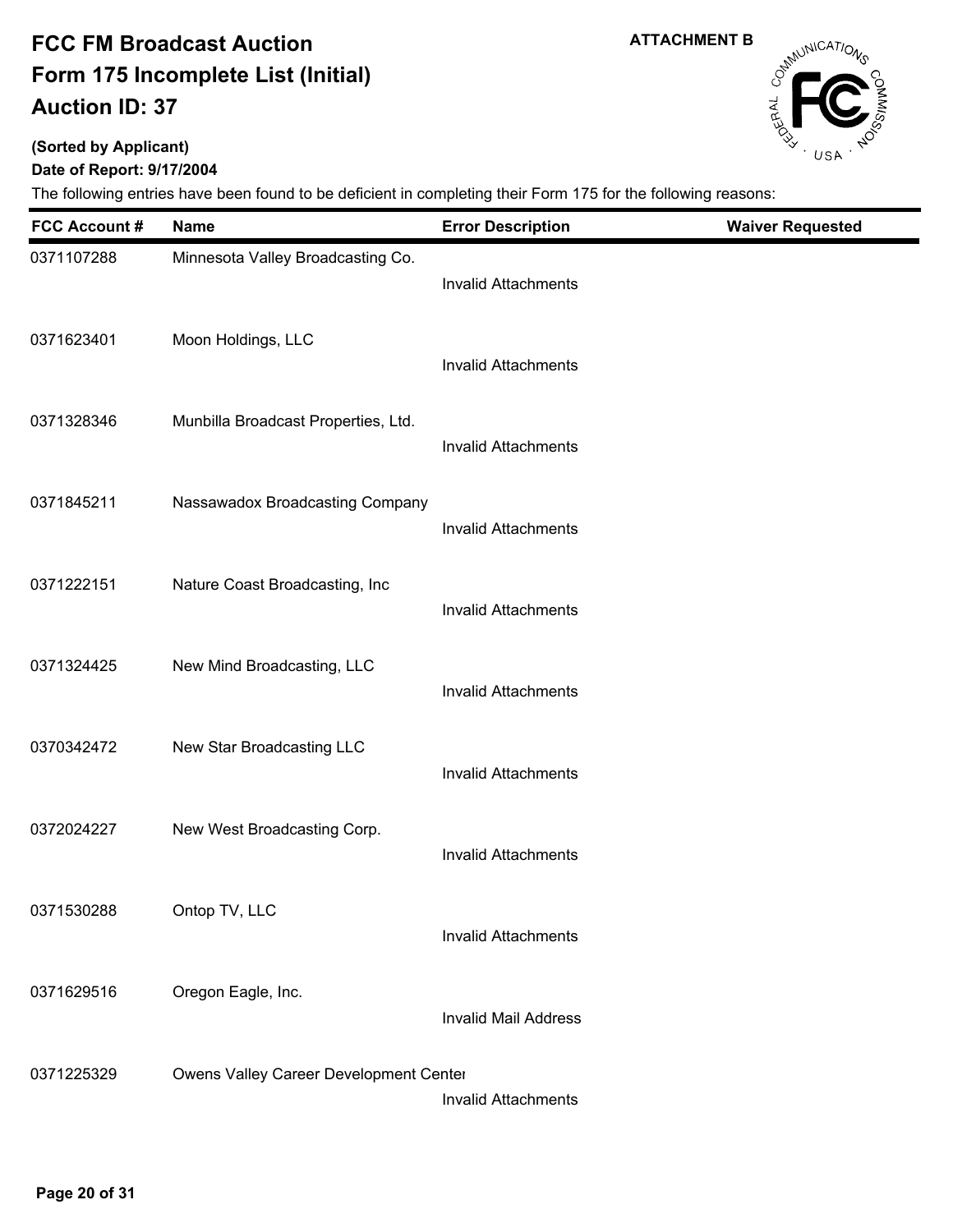**(Sorted by Applicant)**

### **Date of Report: 9/17/2004**

The following entries have been found to be deficient in completing their Form 175 for the following reasons:

| <b>FCC Account #</b> | <b>Name</b>                    | <b>Error Description</b>    | <b>Waiver Requested</b> |
|----------------------|--------------------------------|-----------------------------|-------------------------|
| 0372158142           | Owensville Communication LLC   | <b>Invalid Attachments</b>  |                         |
| 0371402365           | PACIFIC EMPIRE RADIO CORP      | <b>Invalid Attachments</b>  |                         |
|                      |                                | <b>Invalid Mail Address</b> |                         |
| 0371515466           | Pacific Northwest Corp.        | <b>Invalid Attachments</b>  |                         |
|                      |                                | <b>Invalid Mail Address</b> |                         |
| 0370142263           | Pacific Radio Group, Inc.      | <b>Invalid Attachments</b>  |                         |
| 0371637525           | Pamal Broadcasting, Ltd.       | <b>Invalid Attachments</b>  |                         |
| 0372106147           | Parallel Broadcasting, Inc.    | <b>Invalid Attachments</b>  |                         |
| 0372357444           | Patricia M. Brann              | <b>Invalid Attachments</b>  |                         |
| 0371943134           | Paul M. Anderson               | <b>Invalid Attachments</b>  |                         |
|                      |                                | <b>Invalid Mail Address</b> |                         |
| 0371706555           | Paul Marszalek Worldwide, Inc. | <b>Invalid Attachments</b>  |                         |

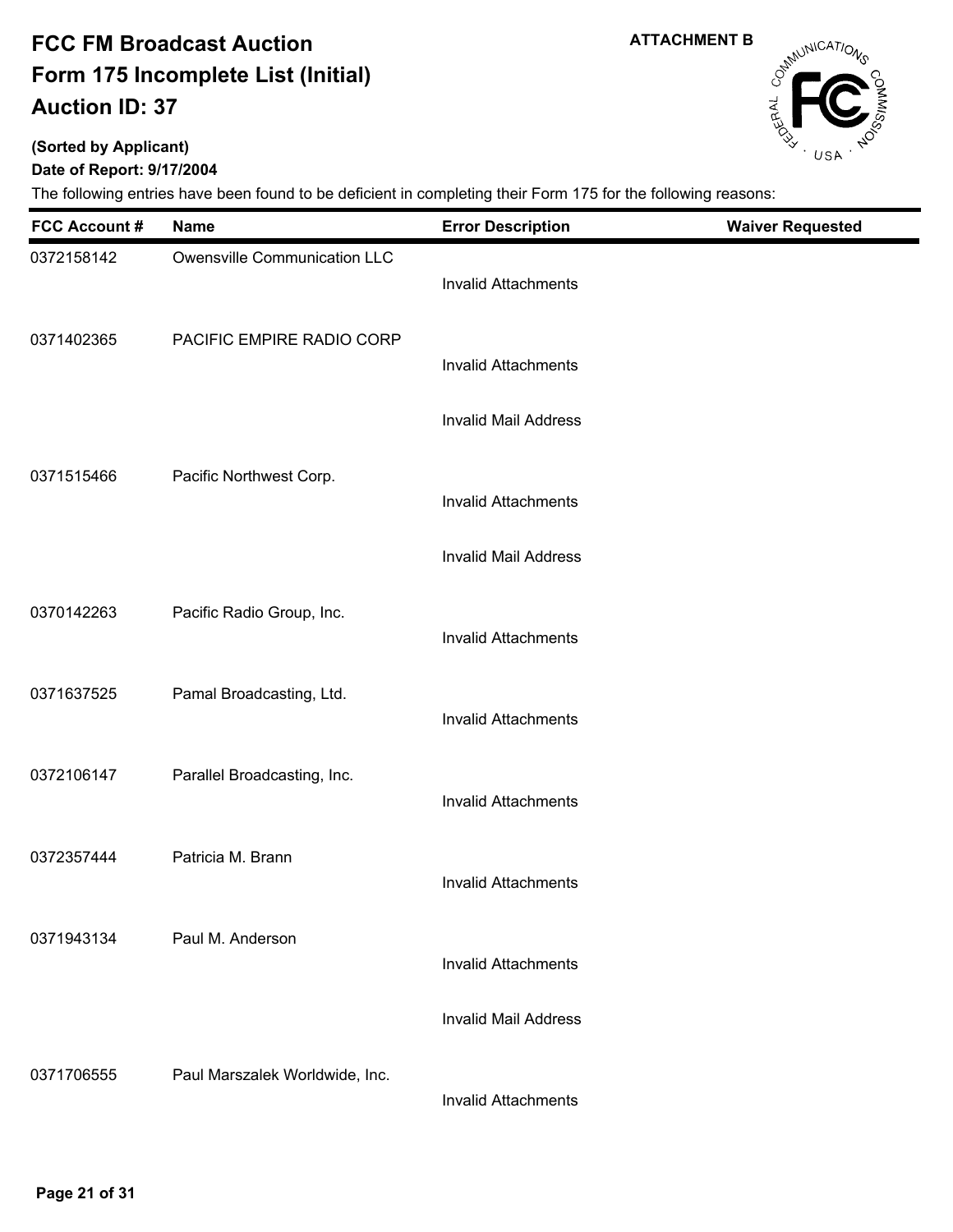**(Sorted by Applicant)**

### **Date of Report: 9/17/2004**

| <b>FCC Account #</b> | <b>Name</b>                       | <b>Error Description</b>    | <b>Waiver Requested</b> |
|----------------------|-----------------------------------|-----------------------------|-------------------------|
| 0371536153           | Pecos Valley Broadcasting Company | <b>Invalid Attachments</b>  |                         |
| 0371446376           | PENINSULA COMMUNICATIONS, INC.    | <b>Invalid Attachments</b>  |                         |
| 0371225044           | Peter Mieuli                      | <b>Invalid Attachments</b>  |                         |
| 0371032013           | Platte River Radio, Inc.          | <b>Invalid Attachments</b>  |                         |
| 0371411248           | Positive Radio, LLC               | <b>Invalid Attachments</b>  |                         |
| 0371737527           | Powell Broadcasting Company, Inc. | <b>Invalid Attachments</b>  |                         |
| 0371647156           | Preston M. Pollack                | <b>Invalid Attachments</b>  |                         |
| 0371146441           | ProActive Communications, Inc.    | <b>Invalid Attachments</b>  |                         |
| 0371748233           | Programmers Broadcasting, Inc.    | <b>Invalid Mail Address</b> |                         |
| 0370112355           | Radio & Investments, Inc.         | <b>Invalid Attachments</b>  |                         |
| 0371133176           | Radio Dos Manos                   | <b>Invalid Attachments</b>  |                         |



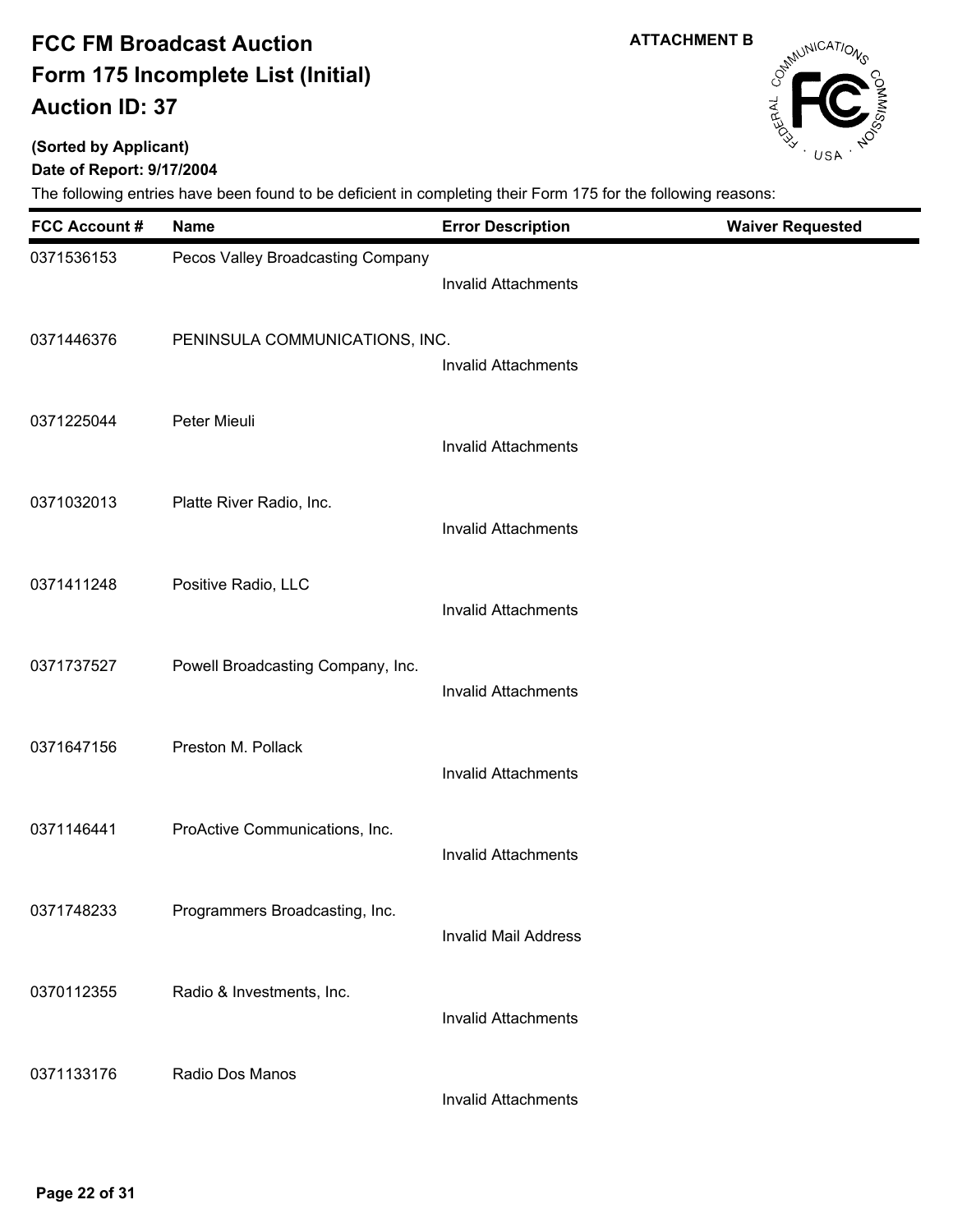**ATTACHMENT B**

# Campunications

٠

## **(Sorted by Applicant)**

**Date of Report: 9/17/2004**

| <b>FCC Account #</b> | <b>Name</b>                        | <b>Error Description</b>    | <b>Waiver Requested</b> |
|----------------------|------------------------------------|-----------------------------|-------------------------|
| 0371412567           | Radio Millenium LLC                | <b>Invalid Attachments</b>  |                         |
| 0372318438           | <b>RADIO RF</b>                    | <b>Invalid Attachments</b>  |                         |
| 0372340002           | Radioclub                          | <b>Invalid Attachments</b>  |                         |
| 0371614214           | Reach Communications, Inc.         | <b>Invalid Attachments</b>  |                         |
| 0371841227           | Red Rock Communications II, Ltd.   | <b>Invalid Attachments</b>  |                         |
| 0371751036           | Rhattigan Broadcasting (Texas). LP | <b>Invalid Attachments</b>  |                         |
| 0371350526           | Richard J. Dalton                  | <b>Invalid Attachments</b>  |                         |
|                      |                                    | <b>Invalid Mail Address</b> |                         |
| 0371420127           | Richard W. Myers                   | Invalid Attachments         |                         |
| 0371341479           | Rip Radio, LLC                     | <b>Invalid Attachments</b>  |                         |
| 0371944221           | Robert Augsburg                    | <b>Invalid Attachments</b>  |                         |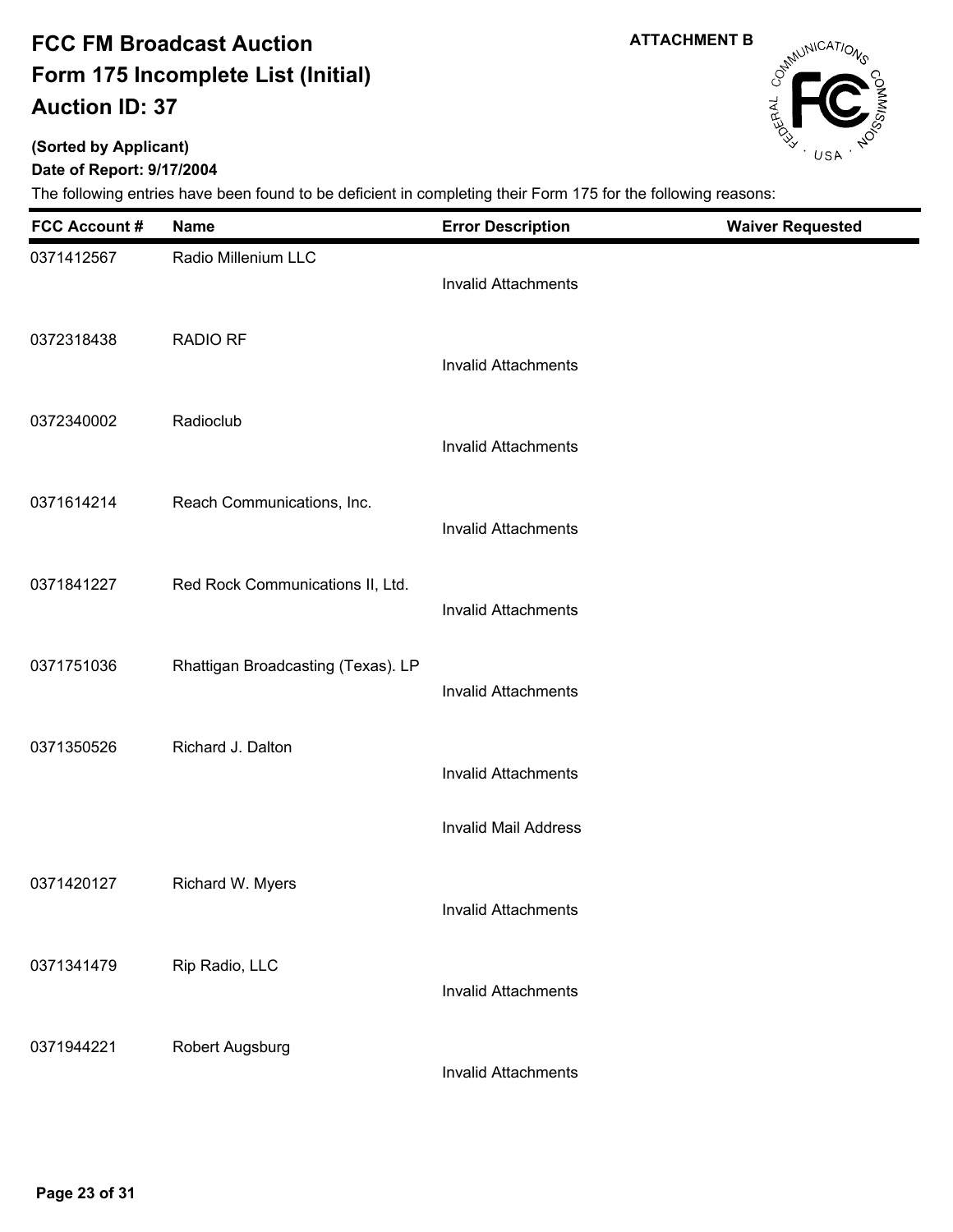**ATTACHMENT B**

# Campunications

### **(Sorted by Applicant)**

**Date of Report: 9/17/2004**

| <b>FCC Account #</b> | <b>Name</b>              | <b>Error Description</b>    | <b>Waiver Requested</b> |
|----------------------|--------------------------|-----------------------------|-------------------------|
| 0371506555           | Robin Rothschild         | <b>Invalid Attachments</b>  |                         |
| 0371612198           | Ronald L. Kocher         | <b>Invalid Attachments</b>  |                         |
| 0371408292           | Russell P. Kinsley       | <b>Invalid Attachments</b>  |                         |
| 0372319309           | Sacred Heart Radio, Inc. | <b>Invalid Mail Address</b> |                         |
| 0371351138           | <b>SAGAR USA INC</b>     | <b>Invalid Attachments</b>  |                         |
| 0371702167           | Salvatore Minniti        | <b>Invalid Attachments</b>  |                         |
| 0372002324           | Sam Primm                | <b>Invalid Attachments</b>  |                         |
| 0371036145           | Samuel Franklin Vale     | <b>Invalid Attachments</b>  |                         |
|                      |                          | <b>Invalid Mail Address</b> |                         |
| 0372122131           | Sandyworld, Inc          | <b>Invalid Attachments</b>  |                         |
|                      |                          | <b>Invalid Mail Address</b> |                         |
| 0371351413           | Sanford Cohen            | <b>Invalid Attachments</b>  |                         |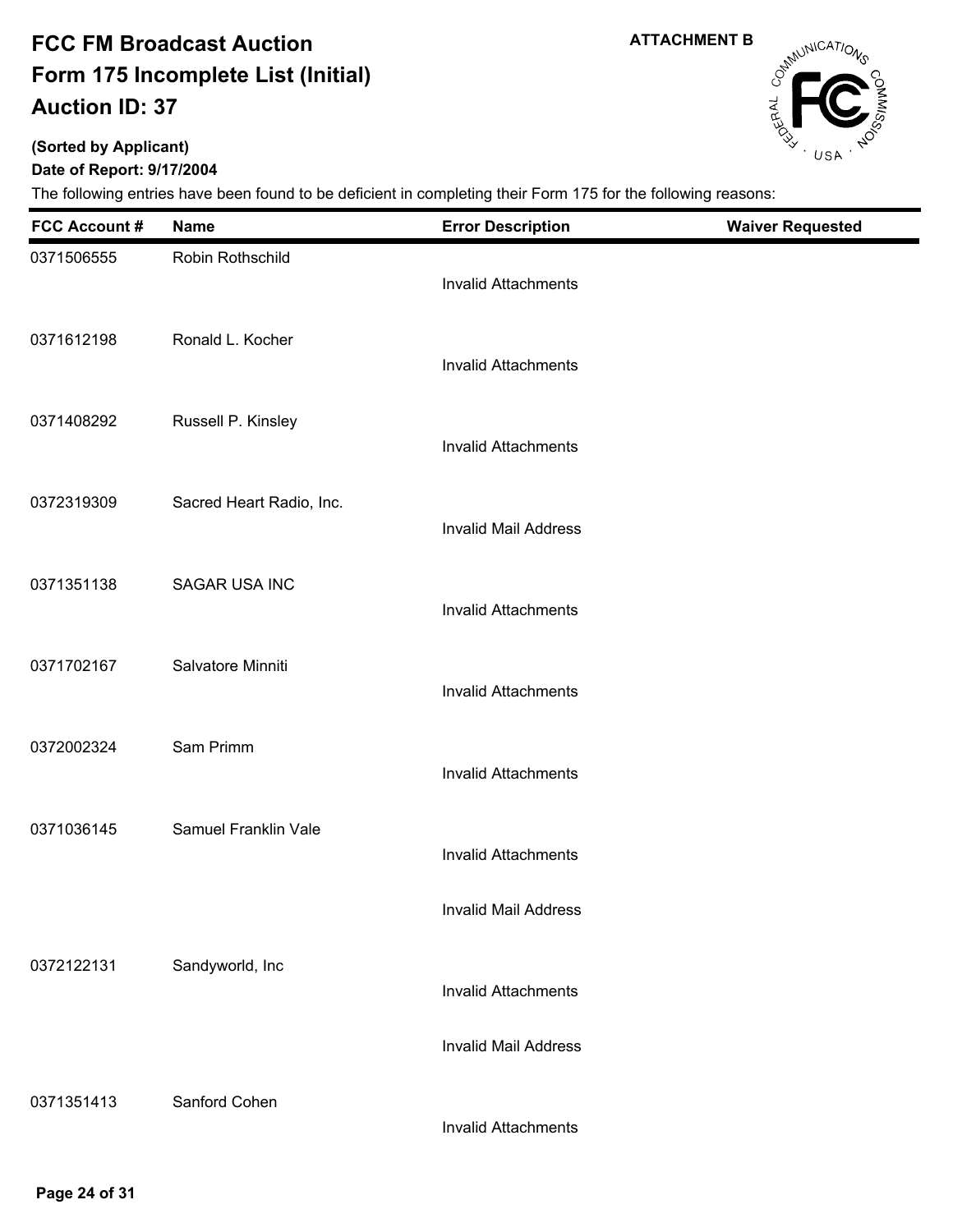**(Sorted by Applicant)**

### **Date of Report: 9/17/2004**

The following entries have been found to be deficient in completing their Form 175 for the following reasons:

| <b>FCC Account #</b> | <b>Name</b>                       | <b>Error Description</b>    | <b>Waiver Requested</b> |
|----------------------|-----------------------------------|-----------------------------|-------------------------|
| 0371433365           | Satellite Radio Management, Inc.  | <b>Invalid Attachments</b>  |                         |
| 0371046518           | Saylor Broadcasting, Inc.         | <b>Invalid Attachments</b>  |                         |
|                      |                                   | <b>Invalid Mail Address</b> |                         |
| 0372231223           | <b>Schlesinger Communications</b> | <b>Invalid Attachments</b>  |                         |
| 0372030172           | <b>Scott Grasmick</b>             | <b>Invalid Attachments</b>  |                         |
| 0371706452           | Scott Mikovch                     | <b>Invalid Attachments</b>  |                         |
| 0371241552           | Sherry B. Handy                   | <b>Invalid Attachments</b>  |                         |
| 0371705443           | Sierra H Broadcasting, Inc.       | <b>Invalid Attachments</b>  |                         |
| 0371810159           | Skynet Hawaii LLC                 | Invalid Attachments         |                         |
| 0370240368           | Skywest Media L.L.C.              | <b>Invalid Attachments</b>  |                         |
| 0371252456           | Sonoma Media Corporation          | <b>Invalid Attachments</b>  |                         |

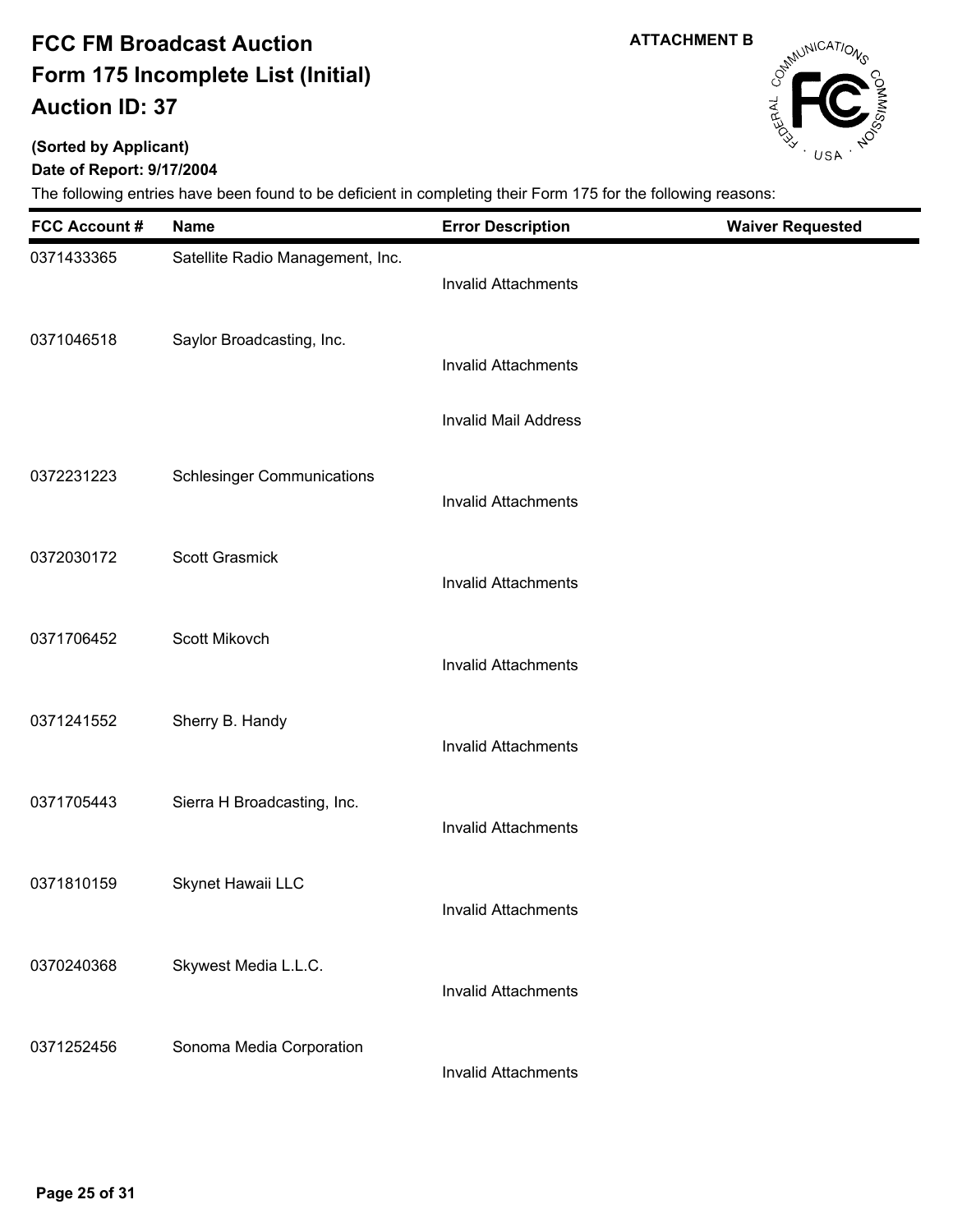**(Sorted by Applicant)**

### **Date of Report: 9/17/2004**

| <b>FCC Account#</b> | <b>Name</b>                                                                                     | <b>Error Description</b>    | <b>Waiver Requested</b> |
|---------------------|-------------------------------------------------------------------------------------------------|-----------------------------|-------------------------|
| 0371009039          | Sorensen Pacific Broadcasting <inc.< td=""><td><b>Invalid Attachments</b></td><td></td></inc.<> | <b>Invalid Attachments</b>  |                         |
|                     |                                                                                                 | <b>Invalid Mail Address</b> |                         |
| 0371213353          | South Seas Broadcating, Inc.                                                                    | <b>Invalid Attachments</b>  |                         |
|                     |                                                                                                 | <b>Invalid Mail Address</b> |                         |
| 0372016048          | Southern Minnesota Catholic Radio                                                               | <b>Invalid Mail Address</b> |                         |
| 0371312095          | Southlink Broadcasting                                                                          | <b>Invalid Attachments</b>  |                         |
| 0371145407          | Southwest Broadcasting, Inc.                                                                    | <b>Invalid Attachments</b>  |                         |
| 0372111526          | St. Michael Radio                                                                               | Incomplete                  |                         |
| 0370929463          | St. Vincent de Paul Parish, Inc.                                                                |                             |                         |
|                     |                                                                                                 | <b>Invalid Attachments</b>  |                         |
| 0371050537          | <b>STARadio Corporation</b>                                                                     | <b>Invalid Attachments</b>  |                         |
| 0371638136          | Starboard Media Foundation, Inc.                                                                | <b>Invalid Attachments</b>  |                         |
|                     |                                                                                                 | <b>Invalid Mail Address</b> |                         |



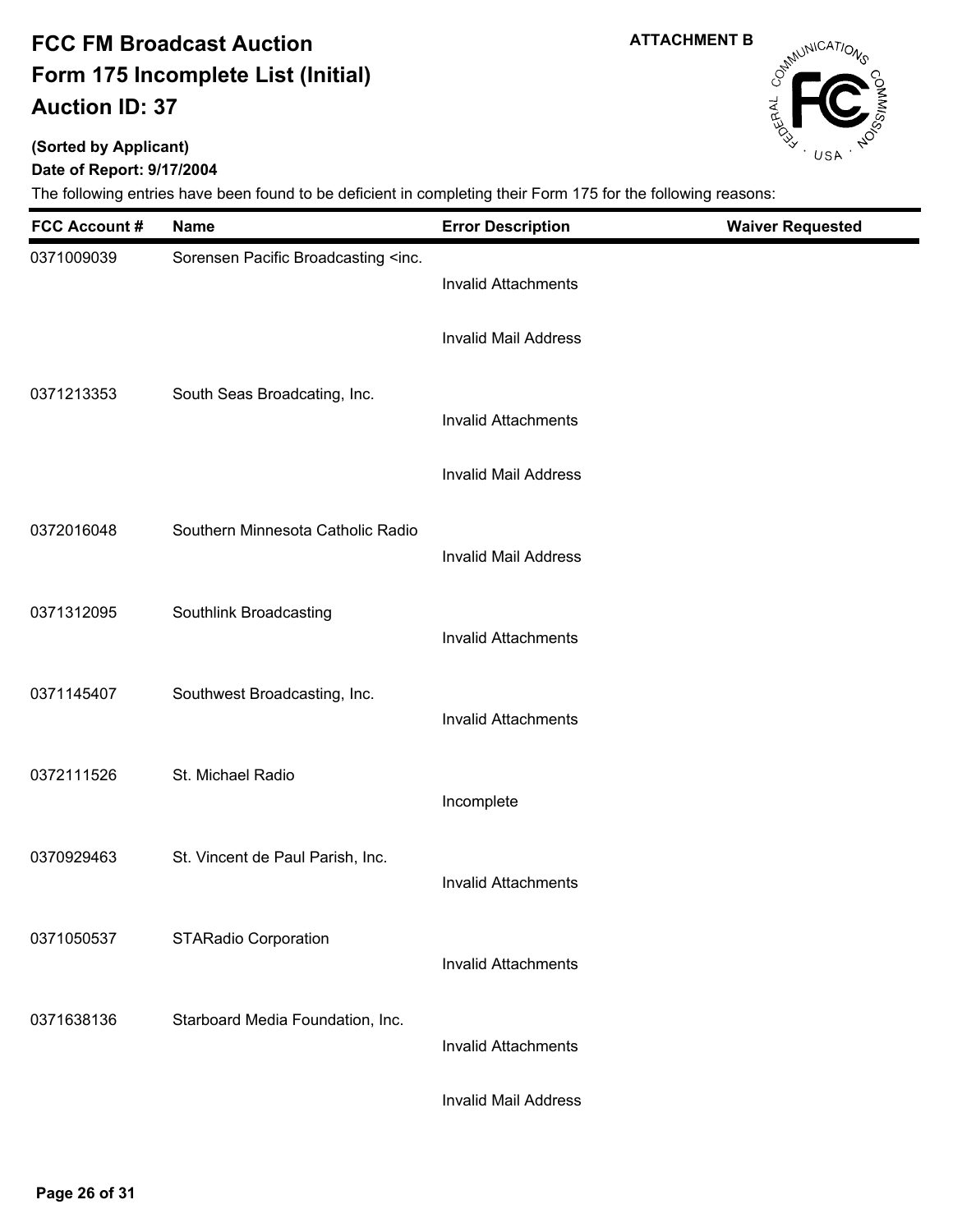**ATTACHMENT B**

# CampuniCATIONS

## **(Sorted by Applicant)**

**Date of Report: 9/17/2004**

| <b>FCC Account #</b> | <b>Name</b>                   | <b>Error Description</b>    | <b>Waiver Requested</b> |
|----------------------|-------------------------------|-----------------------------|-------------------------|
| 0371812329           | Stellar Media Inc.            | <b>Invalid Attachments</b>  |                         |
| 0371229576           | Stephen J Brown               | <b>Invalid Attachments</b>  |                         |
| 0371551069           | Styles Media Group, LLC       | <b>Invalid Attachments</b>  |                         |
| 0371434521           | SUNBELT BROADCASTING CORP     | <b>Invalid Attachments</b>  |                         |
|                      |                               | <b>Invalid Mail Address</b> |                         |
| 0371321234           | Susan Clinton                 | <b>Invalid Mail Address</b> |                         |
| 0371256418           | Susquehanna Radio Corp.       | <b>Invalid Attachments</b>  |                         |
| 0371537238           | Synergy Media, Inc.           | <b>Invalid Attachments</b>  |                         |
| 0372028319           | T&T                           | Invalid Attachments         |                         |
| 0371706531           | Talkline Communications, Inc. | <b>Invalid Attachments</b>  |                         |
| 0371144092           | Tejas Broadcasting, LLP       | <b>Invalid Attachments</b>  |                         |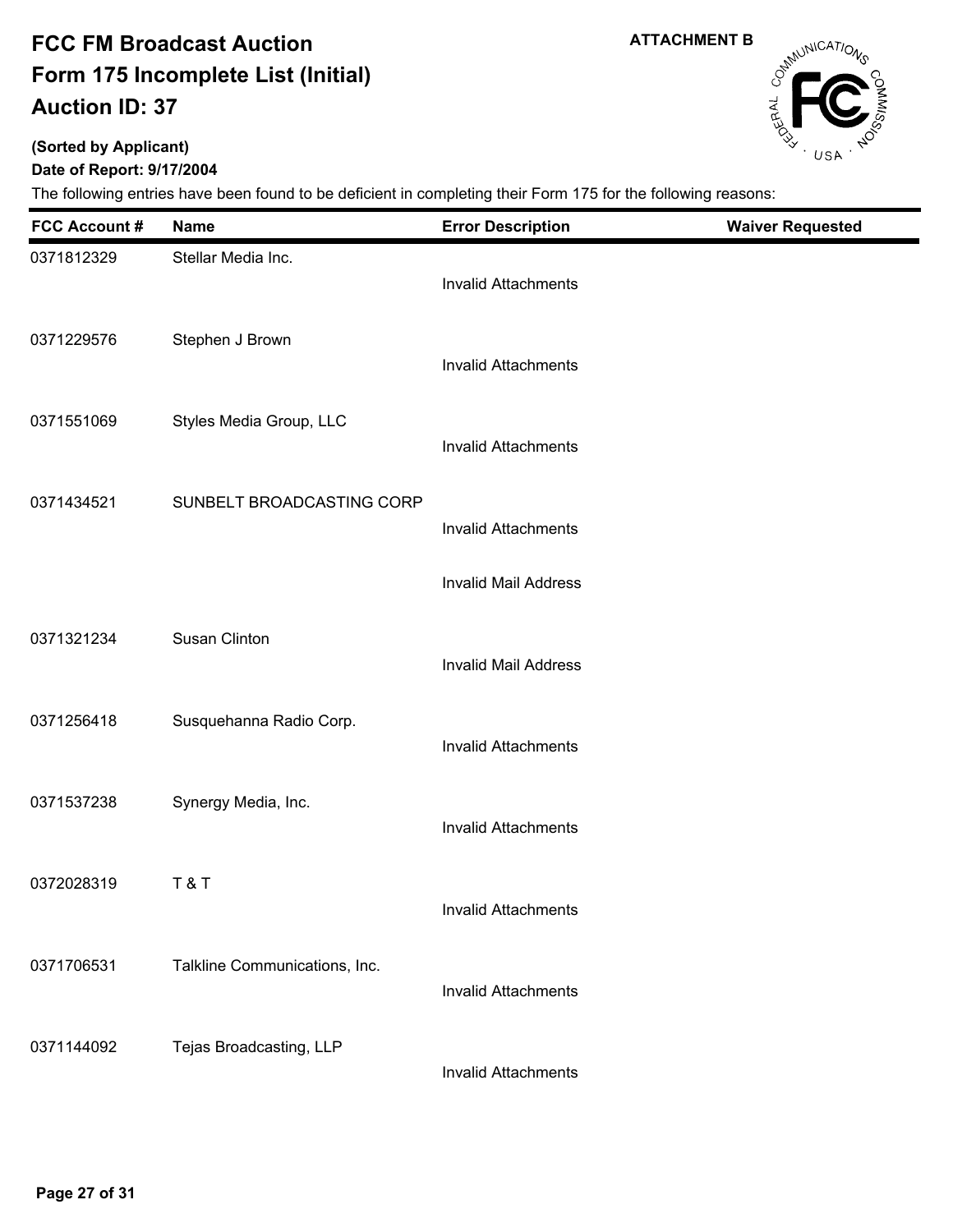**ATTACHMENT B**

# Campunications

### **(Sorted by Applicant)**

### **Date of Report: 9/17/2004**

| <b>FCC Account#</b> | <b>Name</b>                       | <b>Error Description</b>   | <b>Waiver Requested</b> |
|---------------------|-----------------------------------|----------------------------|-------------------------|
| 0371542318          | Terry Keith Hammond               | <b>Invalid Attachments</b> |                         |
| 0371140146          | Texoma Broadcasting, Inc          | <b>Invalid Attachments</b> |                         |
| 0371056127          | The Flack Broadcasting Group, LLC | <b>Invalid Attachments</b> |                         |
| 0371103576          | THOMAS J. CURLEY                  | <b>Invalid Attachments</b> |                         |
| 0371857437          | <b>Thomas Sweeney</b>             | <b>Invalid Attachments</b> |                         |
| 0370117438          | Tom Meggitt                       | <b>Invalid Attachments</b> |                         |
| 0372224345          | Track 1 Media of Sterling, LLC    | <b>Invalid Attachments</b> |                         |
| 0372156379          | Tree-O Radio                      | <b>Invalid Attachments</b> |                         |
| 0371419044          | Tribal Consortium, Inc.           | <b>Invalid Attachments</b> |                         |
| 0371459244          | TURQUOISE BROADCASTING CO. LLC    | <b>Invalid Attachments</b> |                         |
| 0370044268          | TWO HEARTS COMMUNICATIONS, LLC    | <b>Invalid Attachments</b> |                         |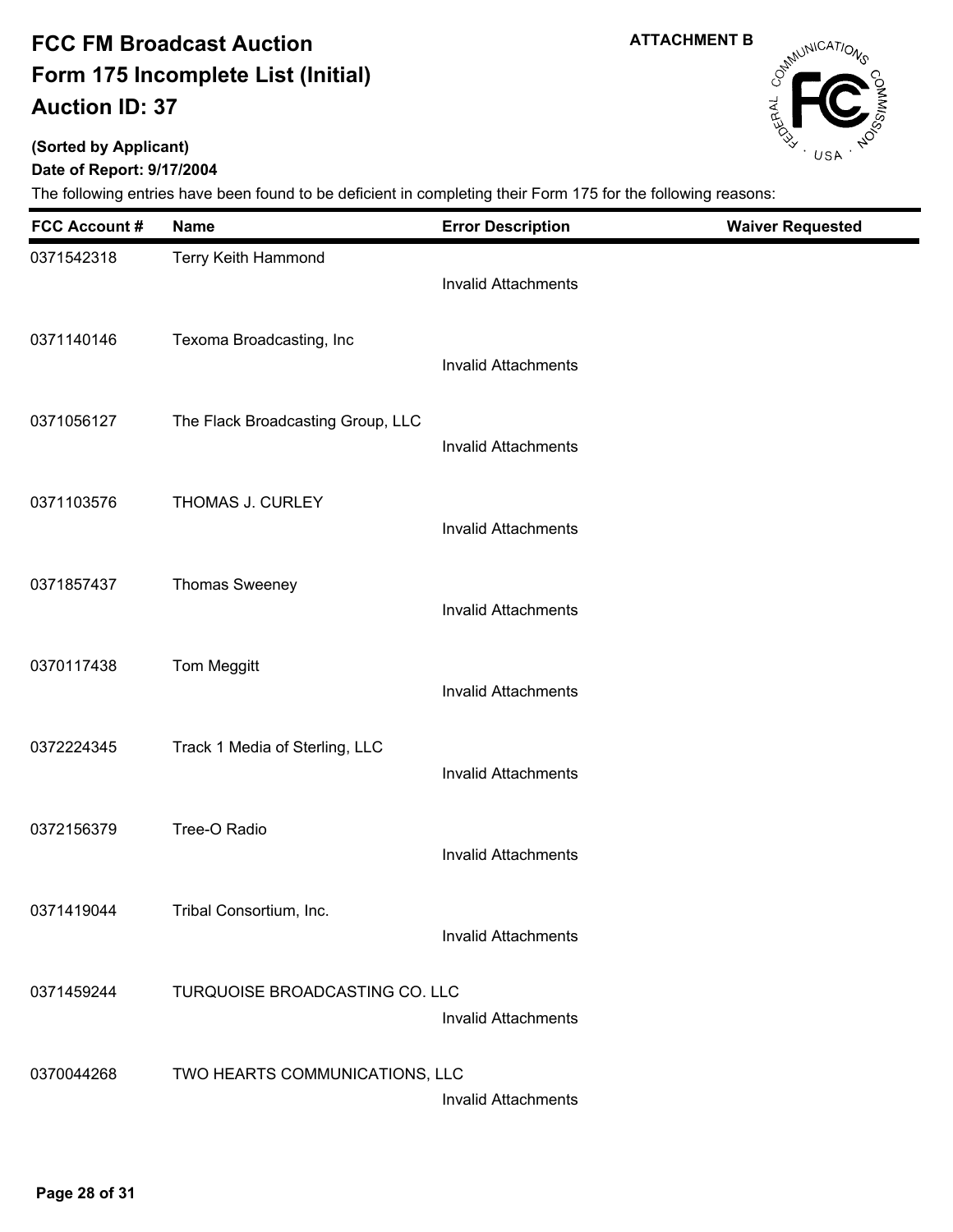**(Sorted by Applicant)**

### **Date of Report: 9/17/2004**

The following entries have been found to be deficient in completing their Form 175 for the following reasons:

| <b>FCC Account #</b> | <b>Name</b>                         | <b>Error Description</b>    | <b>Waiver Requested</b> |
|----------------------|-------------------------------------|-----------------------------|-------------------------|
| 0371704129           | Union County Broadcasting Co., Inc. | <b>Invalid Attachments</b>  |                         |
|                      |                                     | <b>Invalid Mail Address</b> |                         |
| 0371335588           | United States CP, LLC               | <b>Invalid Attachments</b>  |                         |
| 0371719045           | V-Teck Communications, Inc.         | <b>Invalid Attachments</b>  |                         |
| 0371544399           | Vermont Broadcast Associates, Inc.  | <b>Invalid Attachments</b>  |                         |
| 0371405198           | Virle' Communications, Inc.         | <b>Invalid Attachments</b>  |                         |
| 0371225273           | VISION ONE BROADCASTING             | <b>Invalid Attachments</b>  |                         |
| 0372014526           | Visionary Related Entertainment LLC | <b>Invalid Attachments</b>  |                         |
|                      |                                     | <b>Invalid Mail Address</b> |                         |
| 0371112086           | Walter H. Barcus IV                 | <b>Invalid Attachments</b>  |                         |
| 0371810538           | Walter R. Garcia-Buckalew           | <b>Invalid Attachments</b>  |                         |
| 0371534514           | Wayne L. Heeren                     | <b>Invalid Attachments</b>  |                         |

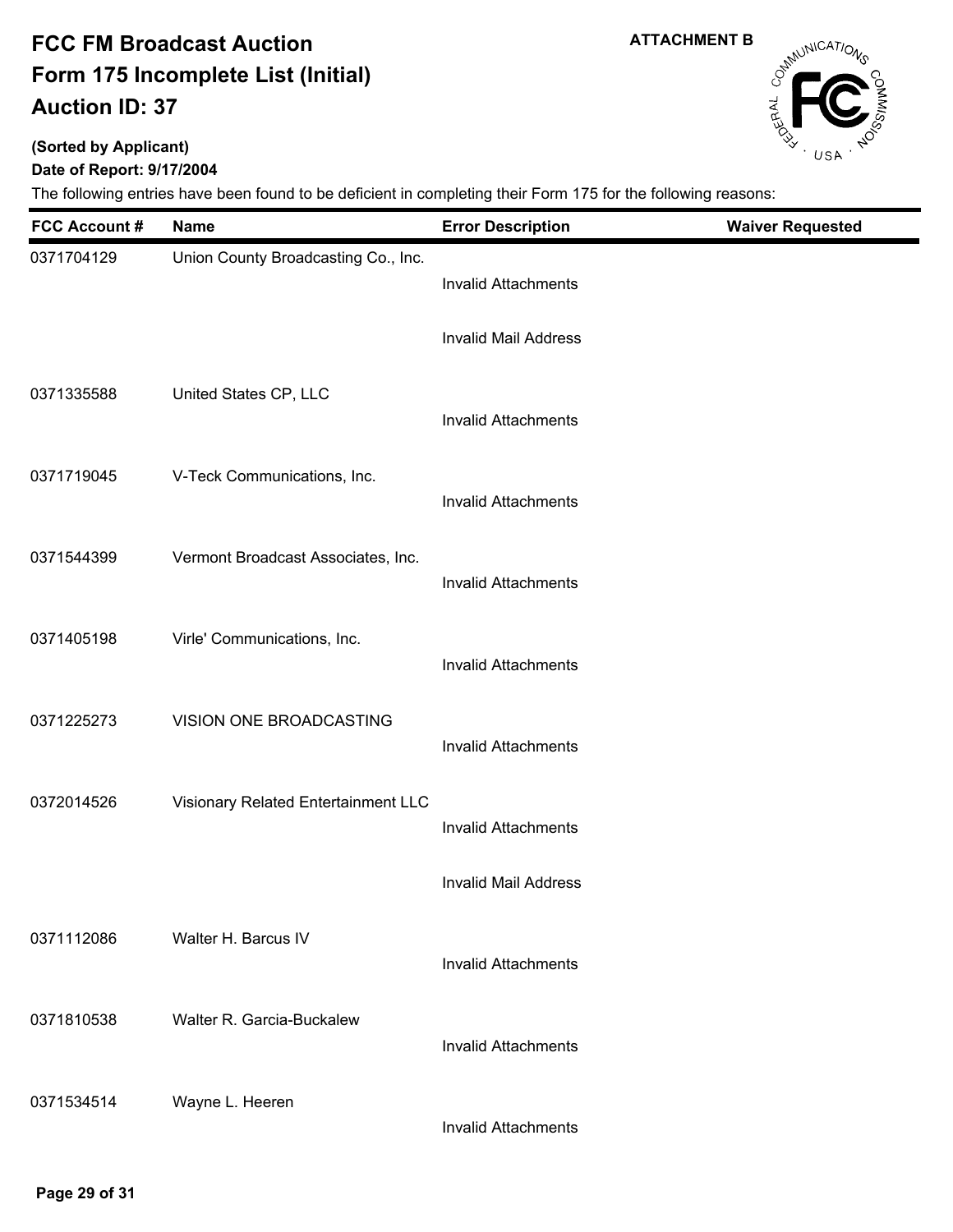**(Sorted by Applicant)**

### **Date of Report: 9/17/2004**

| <b>FCC Account#</b> | <b>Name</b>                                | <b>Error Description</b>    | <b>Waiver Requested</b> |
|---------------------|--------------------------------------------|-----------------------------|-------------------------|
| 0370028411          | Wellspring Educational Society Inc         | <b>Invalid Attachments</b>  |                         |
| 0371348493          | West Virginia Radio Corporation of Clarksl | <b>Invalid Attachments</b>  |                         |
| 0371718577          | <b>Western Slope Communications</b>        | <b>Invalid Attachments</b>  |                         |
| 0371504393          | <b>Westside Wireless LLC</b>               | <b>Invalid Attachments</b>  |                         |
| 0371517049          | WGUL-FM, Inc.                              | <b>Invalid Attachments</b>  |                         |
| 0371230498          | White Park Broadcasting, Inc.              | <b>Invalid Attachments</b>  |                         |
| 0370128175          | Wild West Broadcasting Company Inc.,       | <b>Invalid Attachments</b>  |                         |
| 0371427277          | William C. Doerner                         | <b>Invalid Attachments</b>  |                         |
| 0371538191          | William C. Doleman                         | <b>Invalid Attachments</b>  |                         |
| 0371349595          | <b>WILLIAM KONOPNICKI</b>                  | <b>Invalid Attachments</b>  |                         |
| 0371922136          | William M. Levitt                          | <b>Invalid Mail Address</b> |                         |